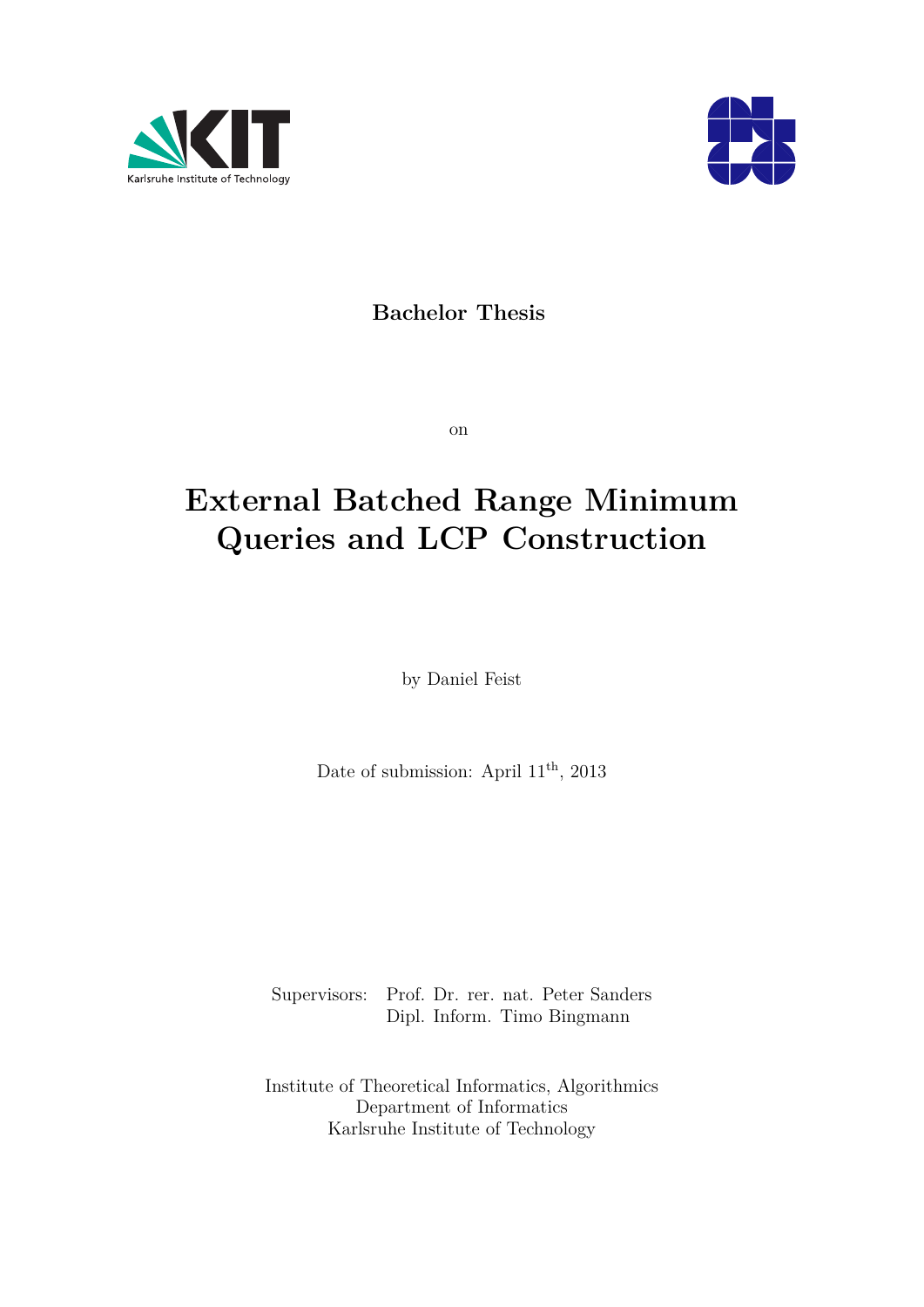Karlsruhe, den 11. April 2013

Ich versichere wahrheitsgemäß, die Arbeit selbstständig angefertigt, keine anderen als die angegebenen Quellen und Hilfsmittel benutzt zu haben, die wörtlich oder inhaltlich übernommenen Stellen als solche kenntlich gemacht zu haben und die Satzung der Universität Karlsruhe (TH) zur Sicherung guter wissenschaftlicher Praxis beachtet zu haben.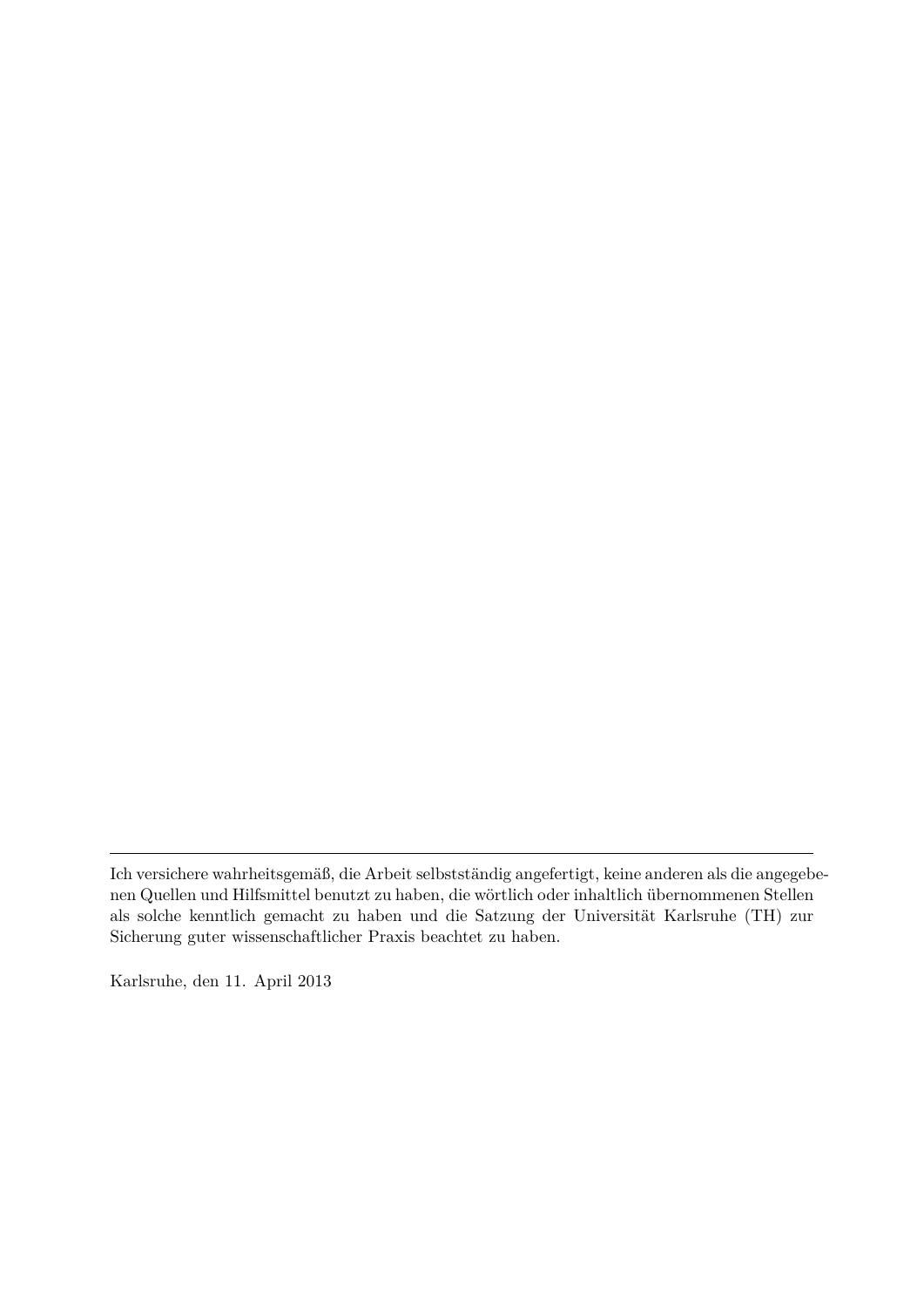#### **Zusammenfassung**

Diese Arbeit befasst sich mit *I/O*-optimaler Suffix Array- (*SA*) und Longest Common Prefix (*LCP*) Array-Konstruktion im externen Speicher. Dazu wird der *I/O*optimale *DC3* -Algorithmus um die *LCP*-Konstruktion erweitert und anschließend entsprechend angepasst, um in das externe Speichermodell übertragen werden zu können. In diesem Zusammenhang stellen wir eine Methode vor, um die dafür benötigten Range Minimum Queries (*RMQ*s) effizient im externen Speicher zu berechnen. Kern dieser Arbeit stellt die Beschreibung und Implementierung des hieraus resultierenden externen *DC3-LCP*-Algorithmus mithilfe der STXXL - der C++ Standard Template Library for Extra Large Data Sets - dar. Experimentelle Ergebnisse auf Basis realistischer Eingabeinstanzen runden diese Arbeit ab.

#### **Abstract**

This work deals with *I/O*-optimal suffix array (*SA*) and longest common prefix (*LCP*) array construction in external memory. For this purpose, the *I/O*-optimale *DC3* algorithm is enhanced by *LCP* construction and adapted accordingly to the external memory model. In this context we present a method to construct the required range minimum queries (*RMQ*s) efficiently in external memory. The core of this work is a description and implementation of the resulting external *DC3* -*LCP* algorithm using the Stxxl - the C++ Standard Template Library for Extra Large Data Sets. Experimental results based on realistic, real-world instances rounds off this work.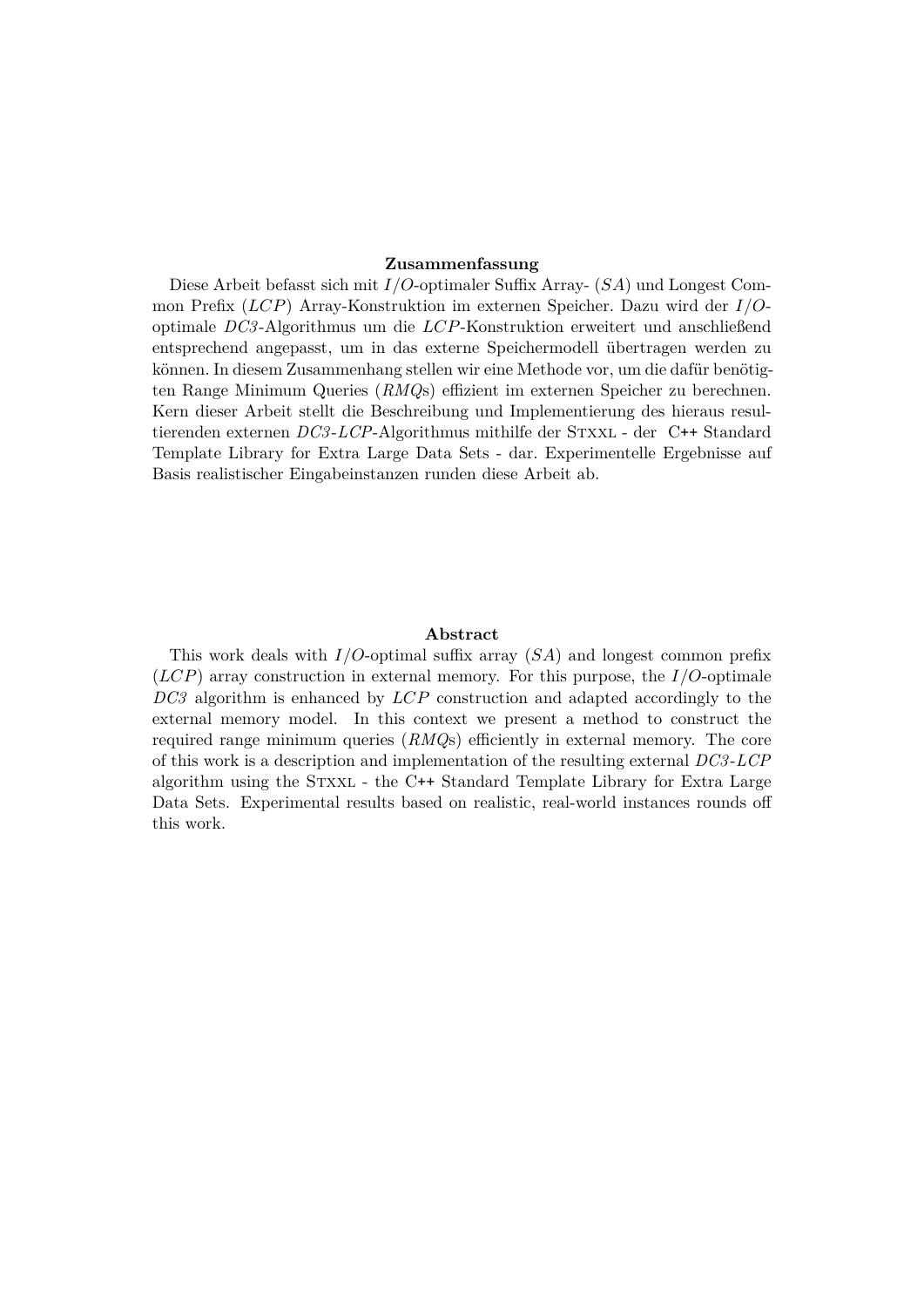# **Acknowledgements**

At this point, I would like to take this opportunity to thank Timo Bingmann for the patience with me while disussing algorithm development and implementation issues. Furthermore, I am indebted to Bettina Umminger for proofreading the written part.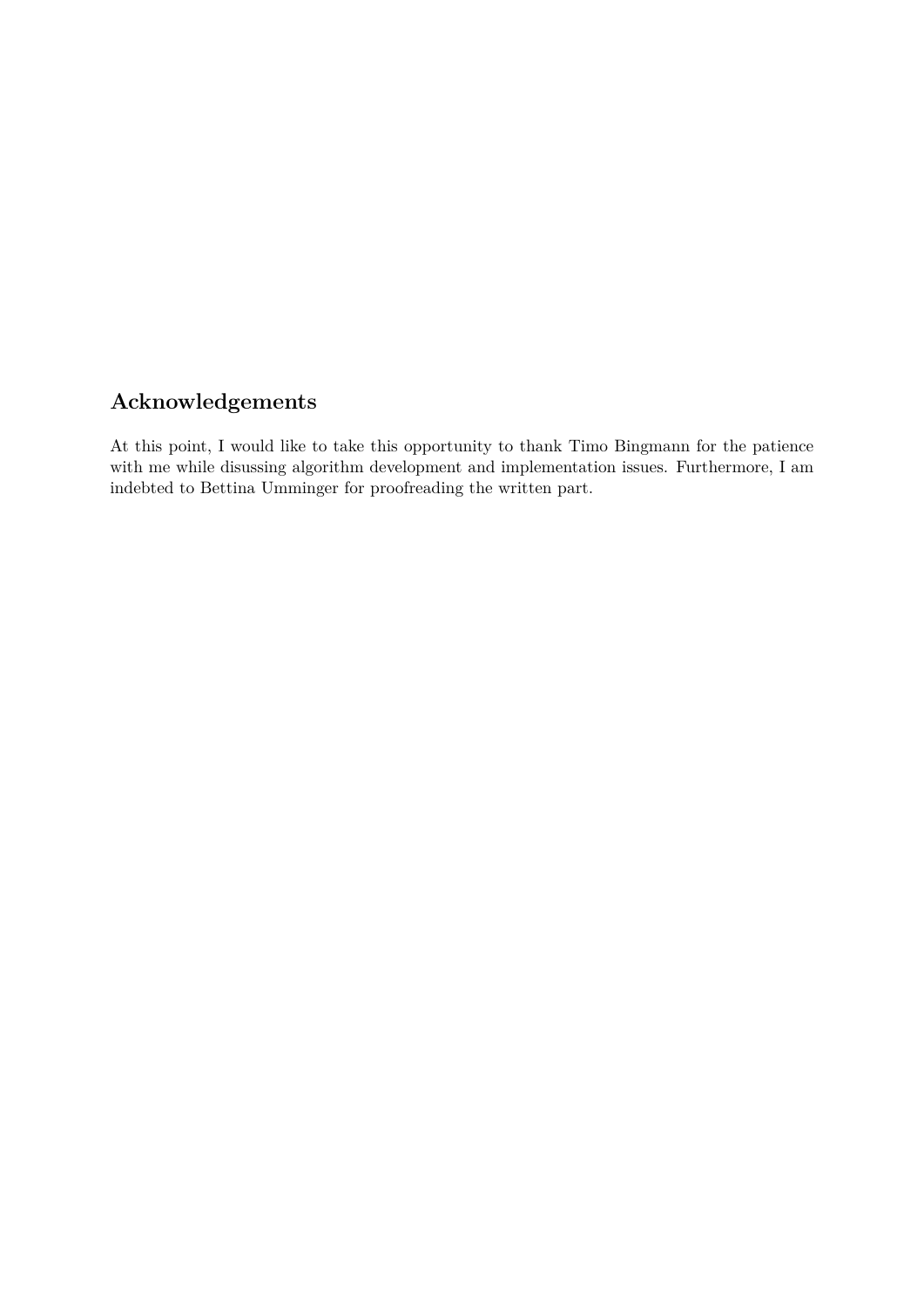# **Contents**

| 1        | Introduction<br>1.1                                                                                                | $\bf{6}$<br>6 |
|----------|--------------------------------------------------------------------------------------------------------------------|---------------|
|          | 1.2                                                                                                                | 6             |
| $\bf{2}$ | <b>Basics</b>                                                                                                      | 8             |
|          | 2.1                                                                                                                | 8             |
|          | 2.2                                                                                                                | 8             |
|          | 2.3                                                                                                                | 8             |
|          | 2.4                                                                                                                | 9             |
|          | 2.5                                                                                                                | 9             |
| $\bf{3}$ | <b>Operations and Techniques in External Memory</b>                                                                | 10            |
|          | $3.1\,$                                                                                                            | 10            |
|          | 3.2                                                                                                                | 11            |
|          | 3.3                                                                                                                | 11            |
| 4        | Range Minimum Queries in External Memory                                                                           | 13            |
|          | 4.1<br>Overview                                                                                                    | 13            |
|          | 4.2                                                                                                                | 13            |
|          | The Sparse Table Approach Applied in External Memory<br>4.3                                                        | 15            |
|          | 4.4                                                                                                                | 17            |
| $\bf{5}$ | External Memory Suffix Array and LCP Array Construction                                                            | 18            |
|          | 5.1                                                                                                                | 18            |
|          | 5.2<br>The DC3-LCP Algorithm $\ldots \ldots \ldots \ldots \ldots \ldots \ldots \ldots \ldots \ldots \ldots \ldots$ | 18            |
|          | 5.3<br>DC3-LCP in a Small Example                                                                                  | 21            |
|          | 5.4                                                                                                                | 23            |
| 6        | <b>Experimental Evaluation</b>                                                                                     | $\bf{27}$     |
|          | 6.1                                                                                                                | 27            |
|          | 6.2                                                                                                                | 27            |
|          | 6.3                                                                                                                | 28            |
|          | 6.4                                                                                                                | 28            |
| 7        | <b>Discussion</b>                                                                                                  | 33            |
|          | 7.1                                                                                                                | 33            |
|          | 7.2                                                                                                                | 33            |
| 8        | <b>References</b>                                                                                                  | 34            |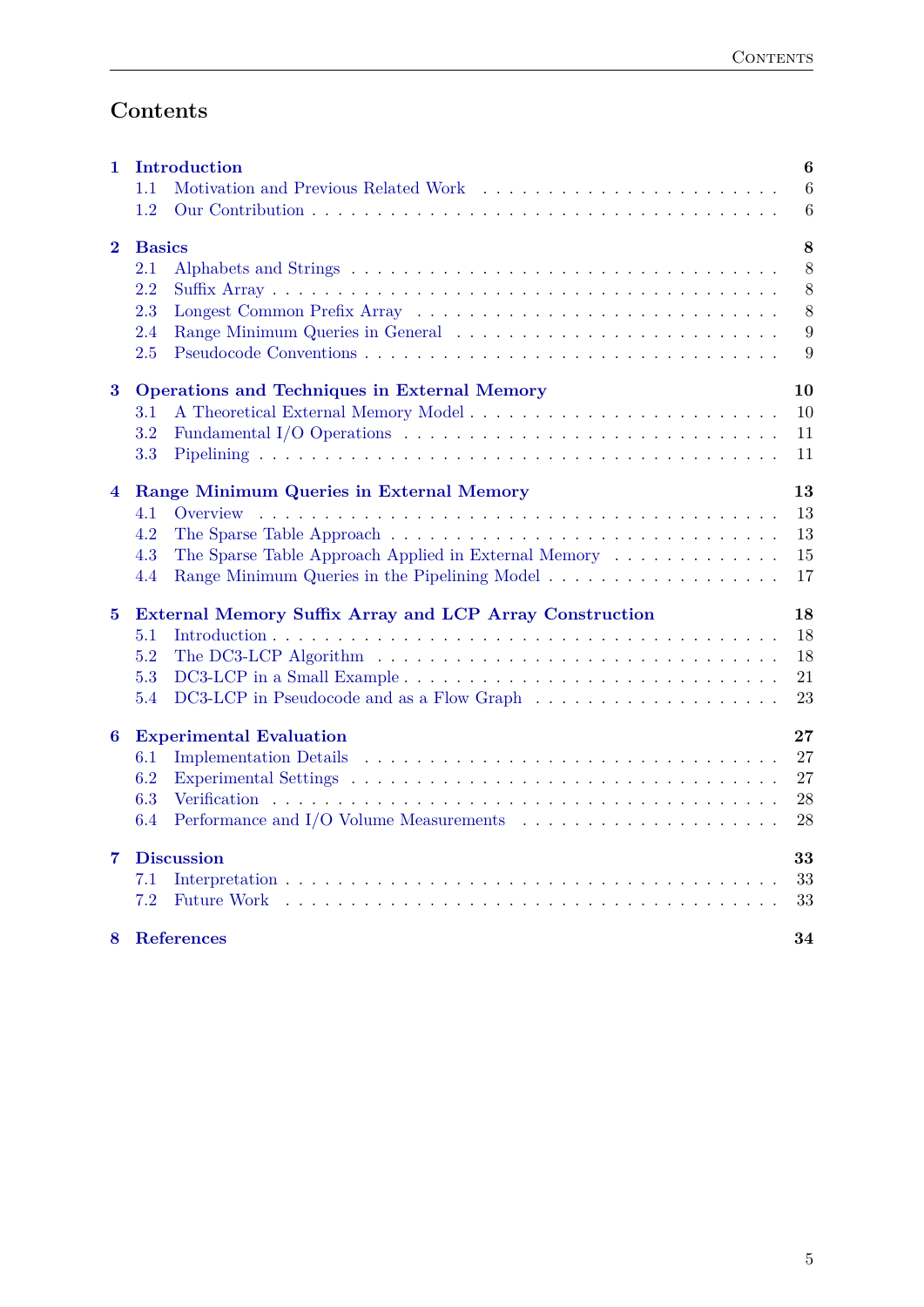# <span id="page-5-0"></span>**1 Introduction**

### <span id="page-5-1"></span>**1.1 Motivation and Previous Related Work**

The suffix array (*SA*) is defined as the lexicographically sorted array of the suffixes of a string *T*, as first described in [\[24,](#page-34-0) [25\]](#page-34-1). Suffix arrays in general are one of the most used full text indexing structures and have multiple applications such as string matching [\[19,](#page-33-1)[24,](#page-34-0)[25\]](#page-34-1), text compression [\[7\]](#page-33-2) and genome analysis [\[20\]](#page-33-3).

The first results on suffix array construction date back to the early 1990s. Let *T* be an arbitrary string of size *n*, a pattern *M* of size *m*, and *occ* the number of occurences. A binary search algorithm using the suffix array helps to locates all occurence positions of *M* in *T* in  $\mathcal{O}(m \log(n))$ *occ*) time in the internal memory model. This boundery can be lowered to  $\mathcal{O}(m + \log(n) + \text{occ})$  [\[24\]](#page-34-0) by means of the array of the lowest common prefixes (*LCP*s) of adjacent suffixes in the suffix array. Later results such as [\[23\]](#page-34-2) or [\[26\]](#page-34-3) for example allow  $\mathcal{O}(n)$  time *LCP* array construction using the already preprocessed *SA*. None of them were designed for external memory (EM) usage.

Until 2003, a direct, *I/O*-optimal, linear time suffix array construction algorithm was unknown and mentioned as an important open problem by A. Crauser and P. Ferragina [\[8\]](#page-33-4). Direct suffix array construction algorithms needed  $\mathcal{O}(n \log(n))$  time even on constant alphabets (i. e. the size of the alphabet is bounded). The doubling  $[2]$  and doubling combined with discarding  $[8]$ algorithms are two representations of this idea. In 2003, three independent approaches of a direct, linear time suffix array construction algorithm were published. The so-called *DC3* (abbreviation for difference cover modulo 3) algorithm by J. Kärkkäinen and P. Sanders [\[6,](#page-33-6)[22\]](#page-34-4) was one of them and will be the focus of this work. The alphabet model used for *DC3* is an integer alphabet (i. e. the elements of the alphabet are integers in a range of  $n^{\mathcal{O}(1)}$  size). J. Mehnert's work [\[27\]](#page-34-5) compares *DC3* with optimized versions of doubling and doubling combined with discarding. According to their tests, *DC3* proved to be "the fastest one with the smallest *I/O* volume for most of the input instances" also in practice. Other external memory *DC3* implementations [\[13\]](#page-33-7) confirmed a distinct superiority over other external memory suffix array constructors at that time.

Apart from the introductional description of *DC3* in [\[22\]](#page-34-4) the authors also describe in short words how their algorithm could be extended to compute both suffix and the *LCP* array in internal memory. They show that the new algorithm can be implemented to run in linear time like *DC3* . This so-called *DC3* -*LCP* (*LCP*-enhanced external memory *DC3* ) algorithm is at the same time the only external memory *LCP* array construction algorithm known till January 2013.

While this work was being written, T. Bingmann, J. Fischer and D. Osipov [\[5\]](#page-33-8) presented an implementation of an algorithm for external memory called *eSAIS* which is based on J. Fischer's "Inducing the *LCP*-array" [\[15\]](#page-33-9). They "implement[ed] the first external memory *LCP* array construction algorithm that is faster than a *DC3* -based approach". In addition, they state that "*eSAIS* is about two times faster than the external memory implementation of *DC3* , the *I/O* volume is reduced by a similar factor" and *eSAIS* is "3-4 times faster" than the *LCP* construction made by the extended *DC3* . Additionally, they observe that the "increase in both time and *I/O* volume of *eSAIS* with *LCP* array construction compared to pure suffix array construction is only around two".

#### <span id="page-5-2"></span>**1.2 Our Contribution**

Further details on *DC3* -*LCP*, with which their *eSAIS* algorithm [\[5\]](#page-33-8) is compared, are missing. As a result, this work can be considered as an add-on concerning this matter. Chapter [2](#page-7-0) will contain some basic definitions. After explaining fundamental techniques and design of external memory algorithms in chapter [3,](#page-9-0) we will introduce *RMQ* computation in general and in the parallel disk model (PDM), the external memory model. The latter are needed in the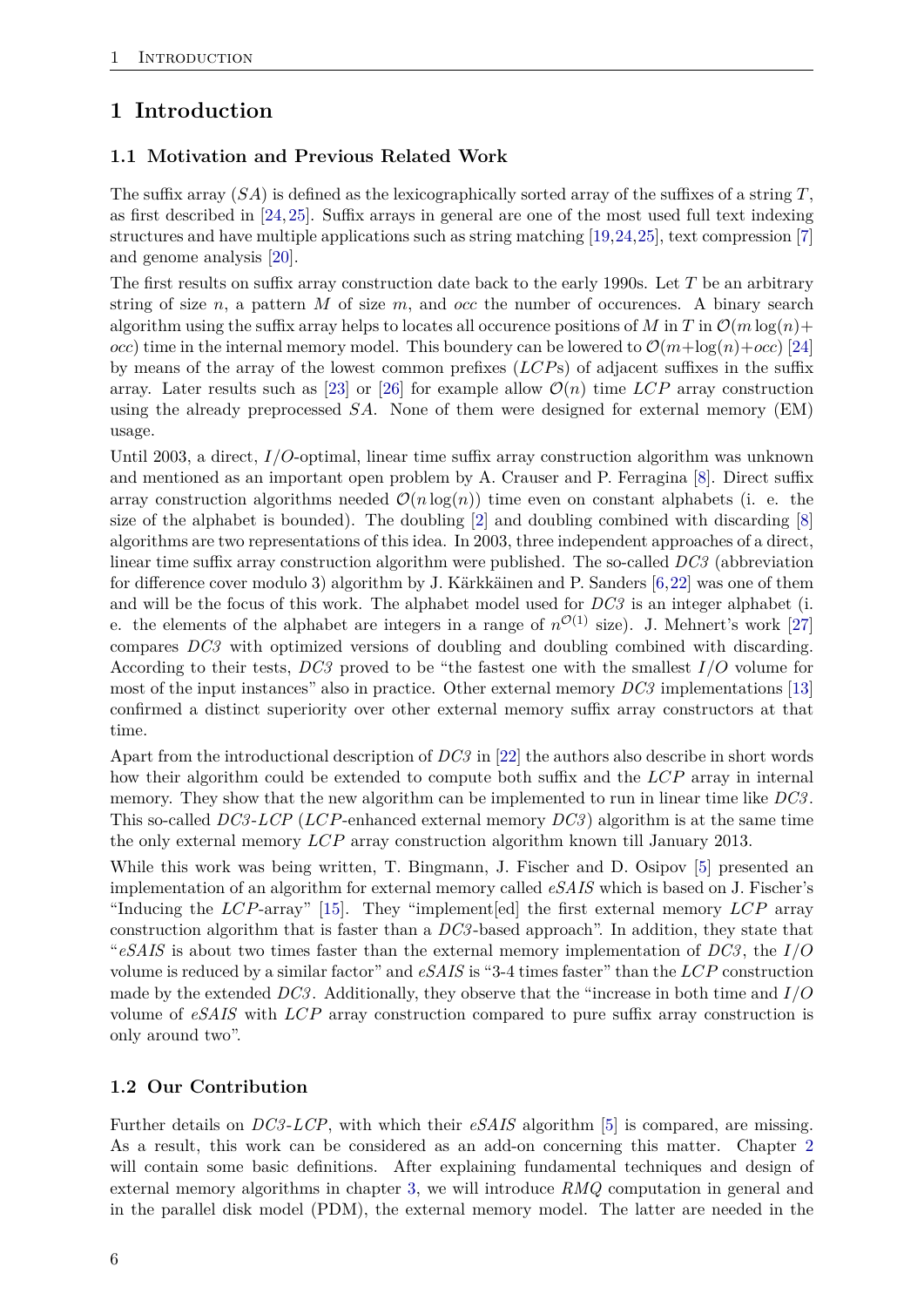*LCP*-enhanced *DC3* -*LCP* algorithm. Then the external memory *DC3* -*LCP* algorithm will be explained by using a pseudocode representation as well as a flow graph. In chapter [5,](#page-17-0) a detailed example will be given. In order to narrow the gap between theory and practice, we have tested our implementation on a huge range of possible inputs. The results thereof will be shown in chapter [6.](#page-26-0) At the same time we will pay close attention to realistic, real-world inputs. Chapter [7](#page-32-0) is the conclusive part of this work, where we interpret our measures and compare our results with those presented in [\[5\]](#page-33-8) (for *eSAIS*). A parallel and distributed of algorithm [\[5\]](#page-33-8) (the *eSAIS*) is probably not applicable. The *DC3* algorithm, however, has been parallelized in EM. Consequently, *DC3* -*LCP* is the today's most promising approach for parallel and distributed construction of large text indexes.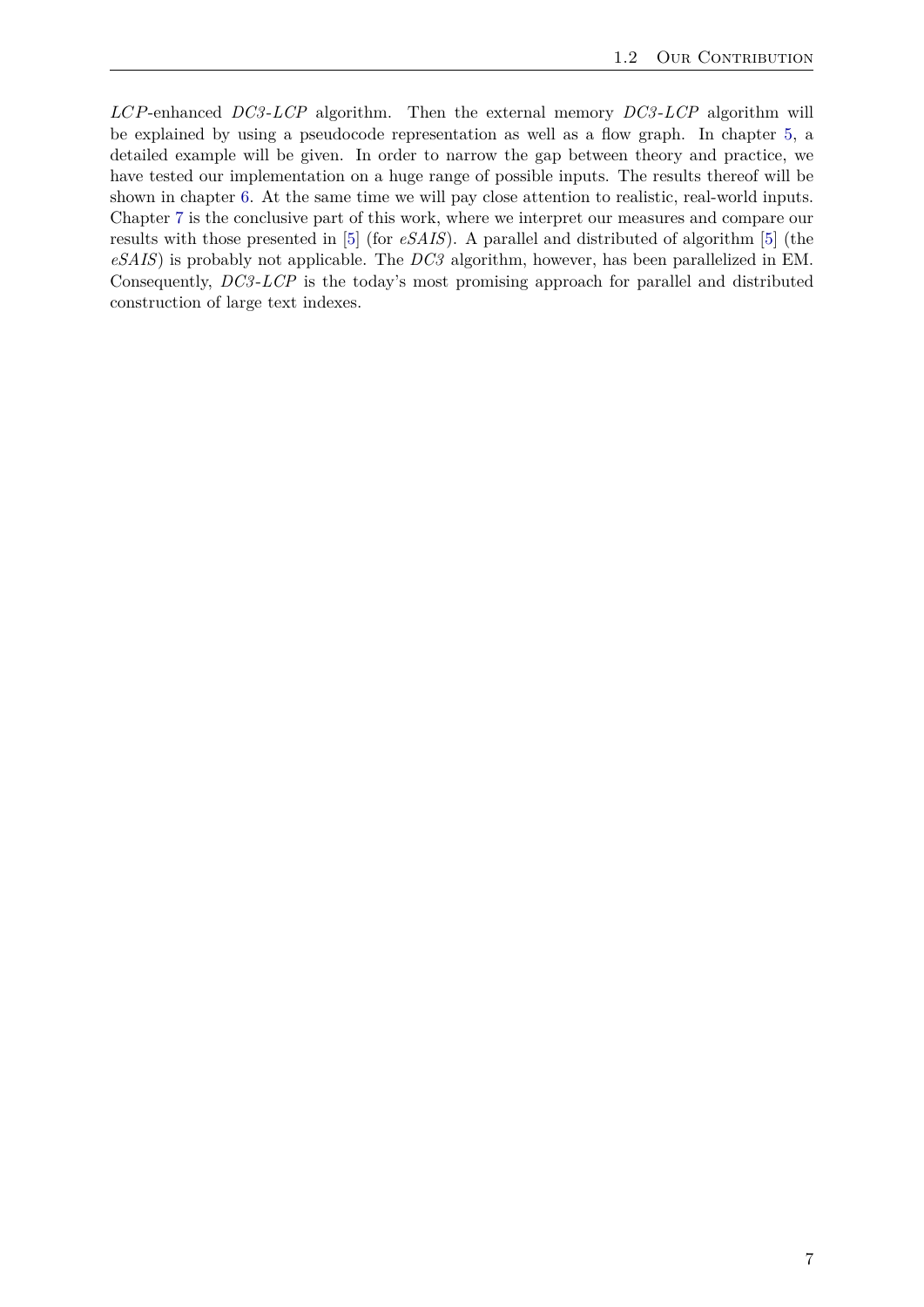# <span id="page-7-0"></span>**2 Basics**

This chapter introduces several fundamental notations and definitions of data structures which occur several times in this work. In each section we first give a formal definition and if reasonable a short example. The following chapter [3](#page-9-0) extends this section by introducing basics concerning external memory. Note that construction details on data structures were omitted because they are considered in subsequent sections in detail.

#### <span id="page-7-1"></span>**2.1 Alphabets and Strings**

An alphabet  $\Sigma$  in general is defined as a set of totally ordered elements (characters). Following the alphabet definitions in [\[22\]](#page-34-4), we distinguish three different types, namely constant alphabets with  $|\Sigma| = \mathcal{O}(1)$ , integer alphabets (where the characters are integers in the range *n*) with  $|\Sigma| = n^{\mathcal{O}(1)}$  and general alphabets which only assume that characters can be compared in constant time. Consequently, the sorting complexity  $\mathcal{O}(Sort(n))$  is determined by the underlying alphabet (and the sorting algorithm).

Let  $\Sigma$  be a totally ordered alphabet with  $\hat{\mathbf{s}}$  as its smallest character. A string  $T := [0, n-1]$ (or a substring  $T_i := [i, n-1]$ ) is defined as an element  $T := S \circ \mathcal{F}$  with  $(\Sigma \setminus \mathcal{F})^{\mathbb{N}}$ , whereas  $\circ$ is the concatenation operator. Given two strings *A* and *B*, we call *A* lexicographically smaller than *B*, i. e.  $A < B \iff \exists i \in [0, ..., n-1] : (A[0, i-1] = B[0, i-1]) \land A[i] < B[i]$ . *A* and *B* are lexicographically equal, i. e.  $A = B \iff \forall i \in [0, \ldots, n-1] : A[i] = B[i]$ . In this context we introduce the term *lexicographical names* as defined in [\[22\]](#page-34-4). The lexicographical names  $n_1$ and  $n_2$  for two strings  $T_1$  and  $T_2$  are numbers with the property that they hold  $n_1 \leq n_2$  iff  $T_1 \leq T_2$ . Furthermore, the term *overlap* between two strings  $A[0,n]$  and  $B[0,n]$  is defined by the value of  $lcp(A, B)$  (see chapter [2.3](#page-7-3) below). Consider an arbitrary string T of length k, then  $T_{(k)} := [0, k-1]$  (index *k* in enclosed parentheses) denotes the whole string.

#### <span id="page-7-2"></span>**2.2 Suffix Array**

The suffix array (*SA*) as described by their introducers U. Manber and G. Myers in [\[24,](#page-34-0) [25\]](#page-34-1) is the lexicographically sorted array of string suffixes. For a given string *T*, the suffix array *SA* of *T* is the permutation of integers in the range of  $[0, n)$  holding  $i < j \iff T_{SA[i]} < T_{SA[i]}$ for  $0 \leq i \leq j \leq n$ . The inverse permutation of *SA* is defined as  $ISA[i] := j \Leftrightarrow SA[j] = i$ in general. The *DC3*-*LCP* algorithm explained later will use  $ISA[i] := j + 1 : \Leftrightarrow SA[j] = i$ instead. As an example, assume  $T :=$  papaya\$. Then  $SA_T := 513024$  satisfies the property  $T_{SAl[i]} < T_{SAl[i+1]}$   $\forall i \in [0,4]$  since a\$ < apaya\$ < aya\$ < papaya\$ < paya\$ < ya\$. While the suffix array position  $SA[i]$  represents the position of the *i*-th smallest suffix  $T_{SA[i]}$  of *T*, the inverse suffix array  $ISA_T := 314250$  stores the position where a given suffix  $T_i$  appears in  $SA$ . Note that we always exclude the suffix \$ from *SA*.

#### <span id="page-7-3"></span>**2.3 Longest Common Prefix Array**

The array of the longest common prefixes (= *LCP* array) was introduced together with the improvement of pattern matching with suffix arrays in [\[24\]](#page-34-0). It contains the lengths (called the *lcp*-values) of the longest common prefix of suffixes that are adjacent (which means lexicographically successive) in the suffix array  $SA$  - formally:  $LCP[i + 1] := \text{lcp}(T_{SA[i]}, T_{SA[i+1]})$ for  $i \in [0, n)$ , whereas  $LCP[0] := \perp$  and  $LCP[i] := \perp$  for  $i < 0 \wedge i \geq n$  stays undefined by definition. As an example, assume  $T := \text{papaya$}$  with  $SA_T := 513024$  as before. Thus,  $LCP_T := \bot 1 1 0 2 0$  since  $LCP[0] := \bot$  by definition,  $LCP[1] := lcp(a\$ , apaya $\$ ) = 1,  $LCP[2] :=$  $lcp$ (apaya\$, aya\$) = 1,  $LCP[3] := lcp$ (aya\$, papaya\$) = 0,  $LCP[4] := lcp$ (papaya\$, paya\$) = 2,  $LCP[5] := lcp(p$ <sub>aya\$</sub>, ya\$) = 0.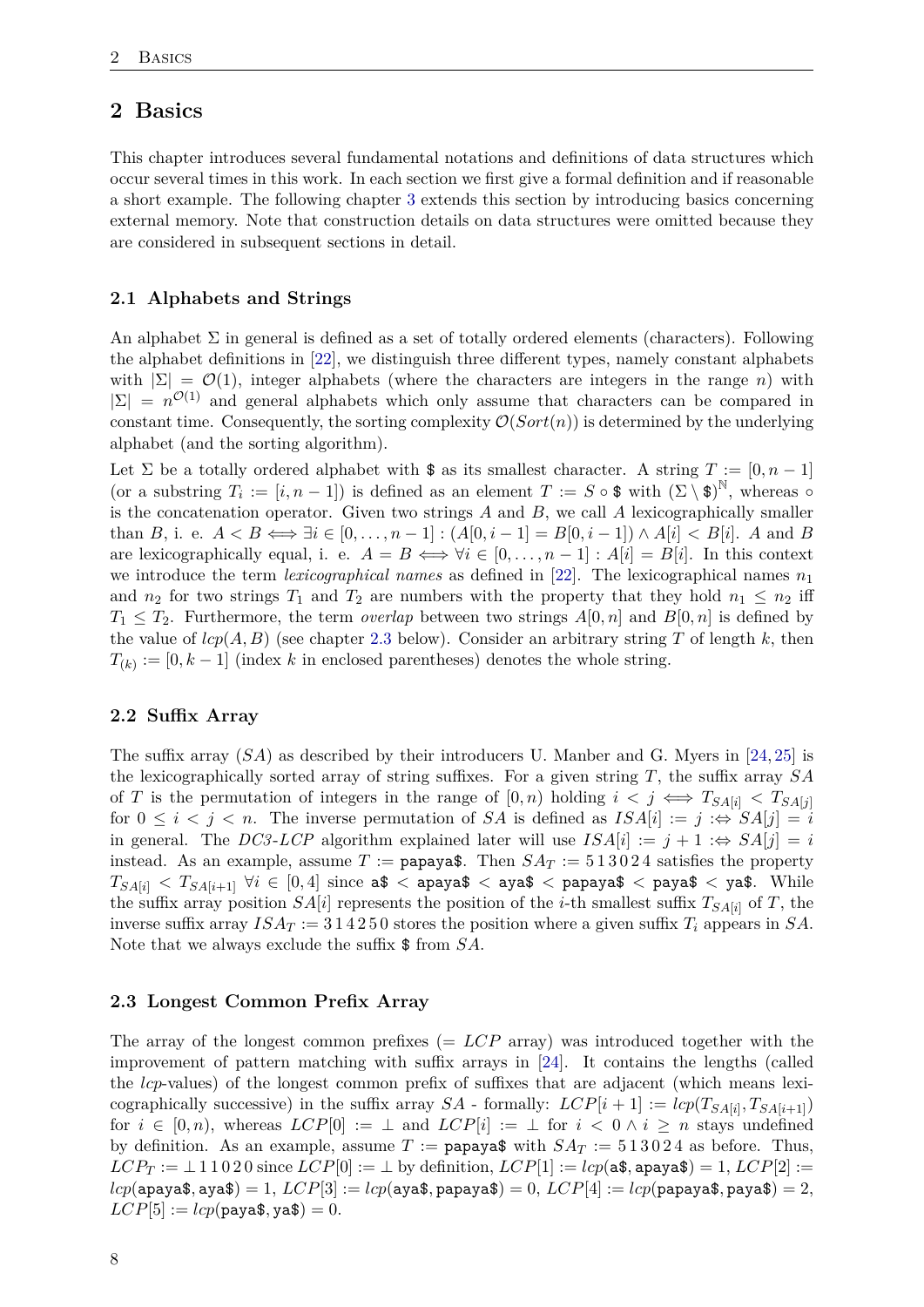#### <span id="page-8-0"></span>**2.4 Range Minimum Queries in General**

In accordance with the definition given in [\[16\]](#page-33-10), the range minimum query (*RMQ*) problem can be formulated as follows: Given a static array  $A := [1, n]$  of *n* objects from a totally ordered set and two integers  $i \in \mathbb{N}$  and  $j \in \mathbb{N}$  with  $1 \leq i \leq j \leq n$ ,  $RMQ_A(i, j)$  returns the position of the minimum object of the sub-array  $T[i, j]$ ; in short  $RMQ_A(i, j) := \arg \min_{i \leq k \leq j} \{A[k]\}$ . As an example, consider the array  $A := [2, 4, 3, 9, 1, 5, 4]$ . Here, the result of the range minimum query  $RMQ_A[3,6]$  would be position 6 with  $A[6] = 1$ . In most cases it is necessary to answer many arbitrary queries (*i, j*) on *A*. This can be very costly without any precomputation of *A*. Additionally, subsets of queries may be batched which means they are not answered immediately but as a whole. Investing time in preprocessing *A* to answer future queries will also be our approach [\[17\]](#page-33-11). Consequently, we need a fast precomputeable and space-preserving data structure that allows to compute subsequent *RMQ*s on a static array  $A := [1, n]$  of *n* totally ordered objects in  $\mathcal{O}(1)$  time.

#### <span id="page-8-1"></span>**2.5 Pseudocode Conventions**

Our pseudocode syntax is fairly similar to the Pascal Programming Language. We use *if then else-if, else* condition expressions, the "C" ternary operator *?:* as abbreviation for *if then, else*, *while do* and *for do* loops. Elements in round brackets such as  $(e_1, e_2, \ldots, e_k)$  represent *k*-tuples. Sets of elements are accurately specified in curly brackets {} and assigned to their codomain by := as the assignment operator. For example, let  $T$  be an arbitrary string, then the set  $M := \{T[i] : i \in \mathbb{P}\}\$  stores every element of *T* where the index position is a prime number. The '.' operator executes an operation on a set of elements. *M.*Sort(in lexicographical order) e. g. executes the *Sort* method (which itself sorts elements in lexicographical order) on the set *M*. The  $\oplus$  operator is only used once and works as follows: Let  $S_1, \ldots, S_n$  be sets of elements of equal cardinality m, i. e.  $\forall i \in [1, ..., n]: |S_i| = m$ , then  $S_1 \oplus ... \oplus S_n := \{(S_1[i] + ... + S_n[i]) \,\forall i \in \mathbb{N}\}$  $[1, \ldots, m]$ . To put it simple, the ⊕ operator unites multiple sets into a new set by adding them component-wise.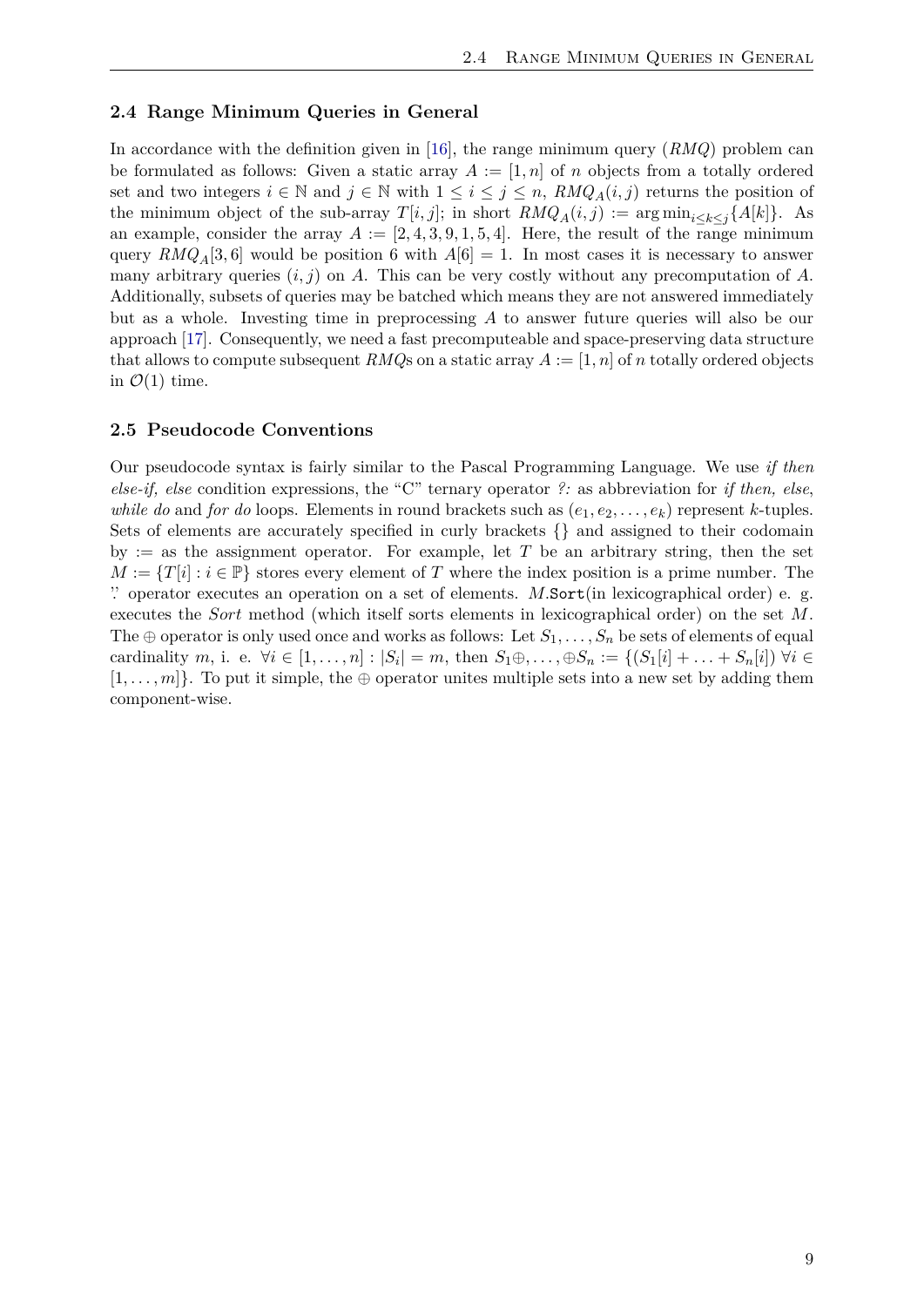# <span id="page-9-0"></span>**3 Operations and Techniques in External Memory**

This chapter can be seen as a continuation of chapter [2.](#page-7-0) Before we go into detail, we first classify external memory with respect to memory hierarchies. The following paragraph is based on [\[9\]](#page-33-12) and [\[28\]](#page-34-6).

Computer architectures nowadays contain memory hierarchies of increasing size, decreasing speed and decreasing costs from top to bottom. Beginning at the top we have registers integrated in the CPU, then a number of caches, after that the main memory and finally disks at the bottom. The bottom is often referred to as external memory (secondary memory) as in contrast to the internal memory (primary memory). Regarding the situation that very big data sets occur in many applications and the internal memory can only keep a small fraction of them, processing needs external memory access from time to time. One such access can be  $10^6$ times slower than a main memory access. Therefore the external memory accesses become the main bottleneck in such cases. Minimizing the number of  $I/Os$  will lower the time complexity of the algorithm as well. A single *I/O* denotes the transfer of one block between the disk(s) and internal memory.

Hence chapter [3.3](#page-10-1) outlines a technique which can lower the number of *I/O*s. Chapter [3.1](#page-9-1) presents the most common external memory model which is used to design *I/O* efficient algorithms. Chapter [3.2](#page-10-0) introduces two elementary operations used in external memory.

#### <span id="page-9-1"></span>**3.1 A Theoretical External Memory Model**

In case of problem instances which do not fit into internal memory completely, the instances are typically stored in external memory (EM) on one or more hard disks with the consequence that the latency for accessing data on hard disks generally amounts to several milliseconds which is slow compared to CPU registers or cache memory access in less than one nanosecond [\[29\]](#page-34-7). Thus, the (internal memory) RAM model cannot be suitable in such cases so that the parallel disk model (PDM) presented by J. S. Vitter and E. A. M. Shriver [\[30\]](#page-34-8) can be used instead. The PDM, explained in [\[29\]](#page-34-7), has the following parameters:

- (i)  $N :=$  problem size,
- (ii)  $M :=$  size of fast internal memory,
- (iii)  $B := \text{block transfer size},$
- (iv)  $D :=$  number of independent hard disks,
- (v)  $P :=$  number of CPUs, (whereby it applies that  $M < N$  and  $1 \leq D \cdot B \leq M/2$ ).

We have *D* disks and each of them can simultaneously transfer a block of size *B* of contiguous data items in a single  $I/O$  (i. e. *D* disks can move  $D \cdot B$  elements in one  $I/O$  access). We assume that the data for the problem is initially "striped" across the *D* disks in units of blocks. The performance measures in PDM are:

- (i) the number of *I/O* operations,
- (ii) the disk space used,
- (iii) the internal computation time (in the RAM model).

Here, in our external memory model PDM we merely take the number of *I/O* operations into account. A serious problem of the PDM is explained in [\[27\]](#page-34-5). The authors mention that the PDM does not distinguish between random disk accesses and bulk accesses. Bulk access means in this case reading consecutive blocks, which is much faster than seeking the position of every block. Therefore, the PDM model is only practical iff there is no or a very little number of random accesses. As we will see later during discussion of how to implement our algorithm in the EM model, we will use fundamental (see chapter [3.2\)](#page-10-0), non-random-access operations exclusively. Hence the PDM model is appropriate here.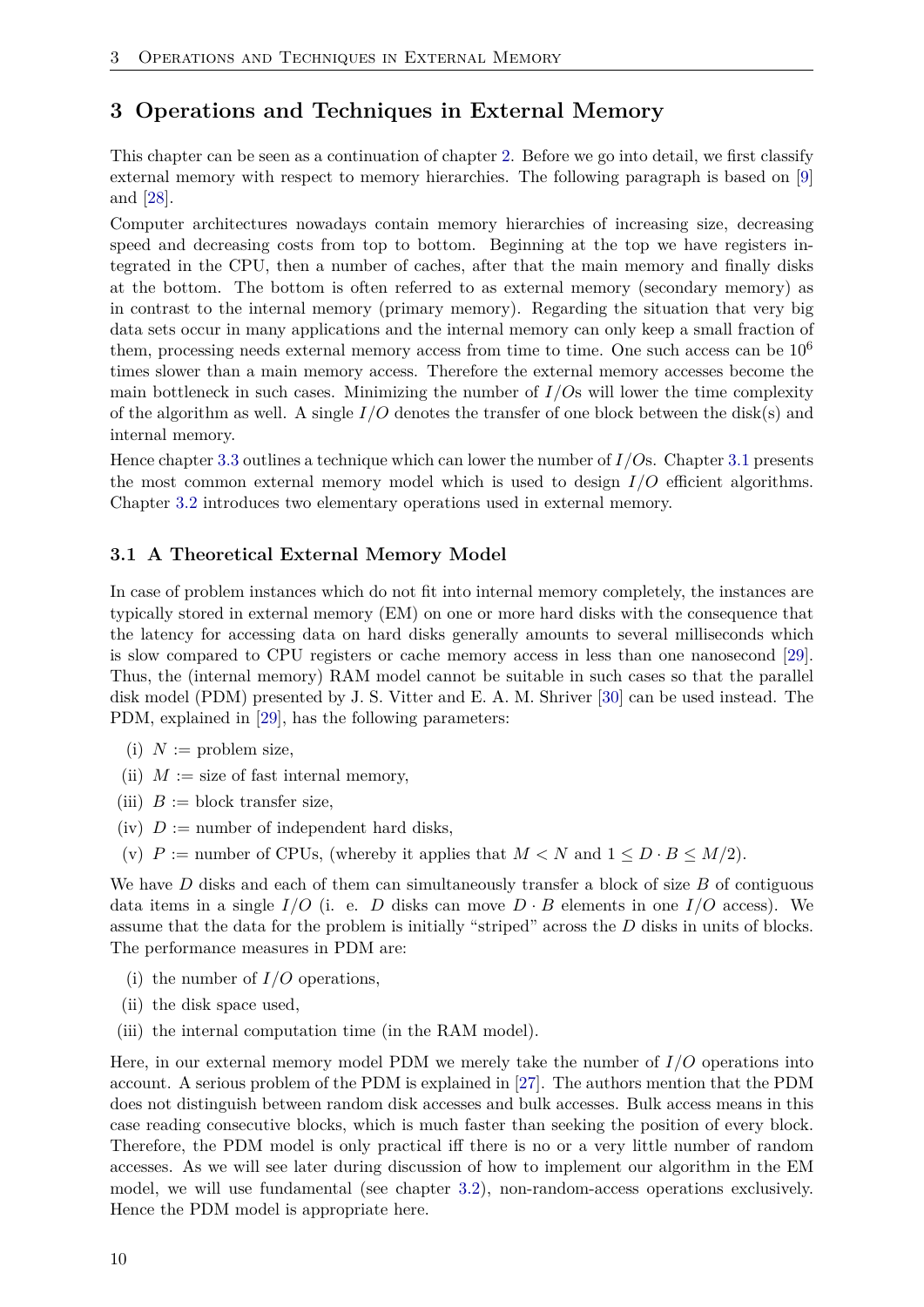#### <span id="page-10-0"></span>**3.2 Fundamental I/O Operations**

Apart from explaining the PDM, J. S. Vitter's work [\[29\]](#page-34-7) also gives an overview of *I/O* bounds for fundamental operations. Following that work, we will take a closer look at two of them, namely *Sort* and *Scan* (=*Stream*), of which we make heavy use in our algorithms. The *I/O* bounds of these fundamental operations are  $Sort(N) := \mathcal{O}\left(\frac{N}{D \cdot B}\log_{M/B}\frac{N}{M}\right)$  $\frac{N}{M}$  *I/Os* and accordingly  $Scan(N) := \mathcal{O}\left(\frac{N}{D \cdot B}\right) I/Os$ . [\[28\]](#page-34-6) names two so-called "golden rules" in the context of these bounds and describes the reason for their need. Random access on external memory is often very expensive because it comes with one *I/O* per operation whereas we want 1*/B I/O*s per operation for an efficient algorithm. The first rule would be to scan the external memory instead by always loading the next due block of size *B* in one step and processing it in internal memory. This costs *Scan*(*N*) *I/O*s. If the data is not scannable, the second rule implies the use of sorting (which costs  $Sort(N)$   $I/Os$ ) to reorder and then use scanning.

#### <span id="page-10-1"></span>**3.3 Pipelining**

As mentioned in the introduction chapter [1,](#page-5-0) we want to lower the number of *I/Os* as far as possible, because it dominates the time complexity of our external memory algorithm. According to the description of pipelining in [\[12\]](#page-33-13), the idea is to equip the external memory algorithms with a new interface that allows them to feed the output as a data stream directly to the algorithm that consumes the output, rather than writing it to external memory. Consequently, the input of an external memory algorithm does not have to reside on hard disks, it could rather be a data stream produced by another external memory algorithm.

We describe the characteristic elements of external memory algorithms according to [\[12\]](#page-33-13) and [\[27\]](#page-34-5). These elements can be modelled as a data flow through a directed acyclic graph  $G := (V, E)$ with  $V := (F \cup S \cup R)$ . As a result, edges E in G denote the directions of data flow between nodes. We distinguish between file nodes *F*, streaming nodes *S* and sorting nodes *R* as the most generic nodes.



Figure 1: Pipelining objects displayed as symbols

<span id="page-10-2"></span>Figure [1](#page-10-2) shows a summary of the different nodes which are used in this work. The representation and definition is taken from [\[27\]](#page-34-5). The sorter run formation node and sorter merge node are united in the sorting node, the streaming or scanning node is used synonymously. A recursion node represents the result computed by the streaming in the recursion call. A new addition is the *RMQ* node which will be discussed in detail in chapter [4.](#page-12-0)

A file node *F* represents physical data sources and data sinks which are stored on hard disks. The streaming node *S* expects none, one or more input streams and outputs none, one ore more new ones. Note that streaming nodes usually do not perform any *I/O*, unless access to external memory data structures is needed. Sorting nodes *R* read a stream and output it in a sorted order. Analogous to the pipelining structure, representation and definition introduced in [\[27\]](#page-34-5), the sorting nodes in this work represent the pipelined external merge sort [\[1\]](#page-33-14) which itself consists of a sorter run formation node and a sorter merge node. Suppose we want to sort a sequence of *N* elements. At the beginning, the sorter run formation node first sorts  $\left[\frac{N}{M}\right]$  $\left[\frac{N}{M}\right]$  partial sequences of size *M* internally and writes them to the disk(s). In the second step, the sorter merge node reads the sorted subsequences from the disk(s) and merges them to the final sorted sequence.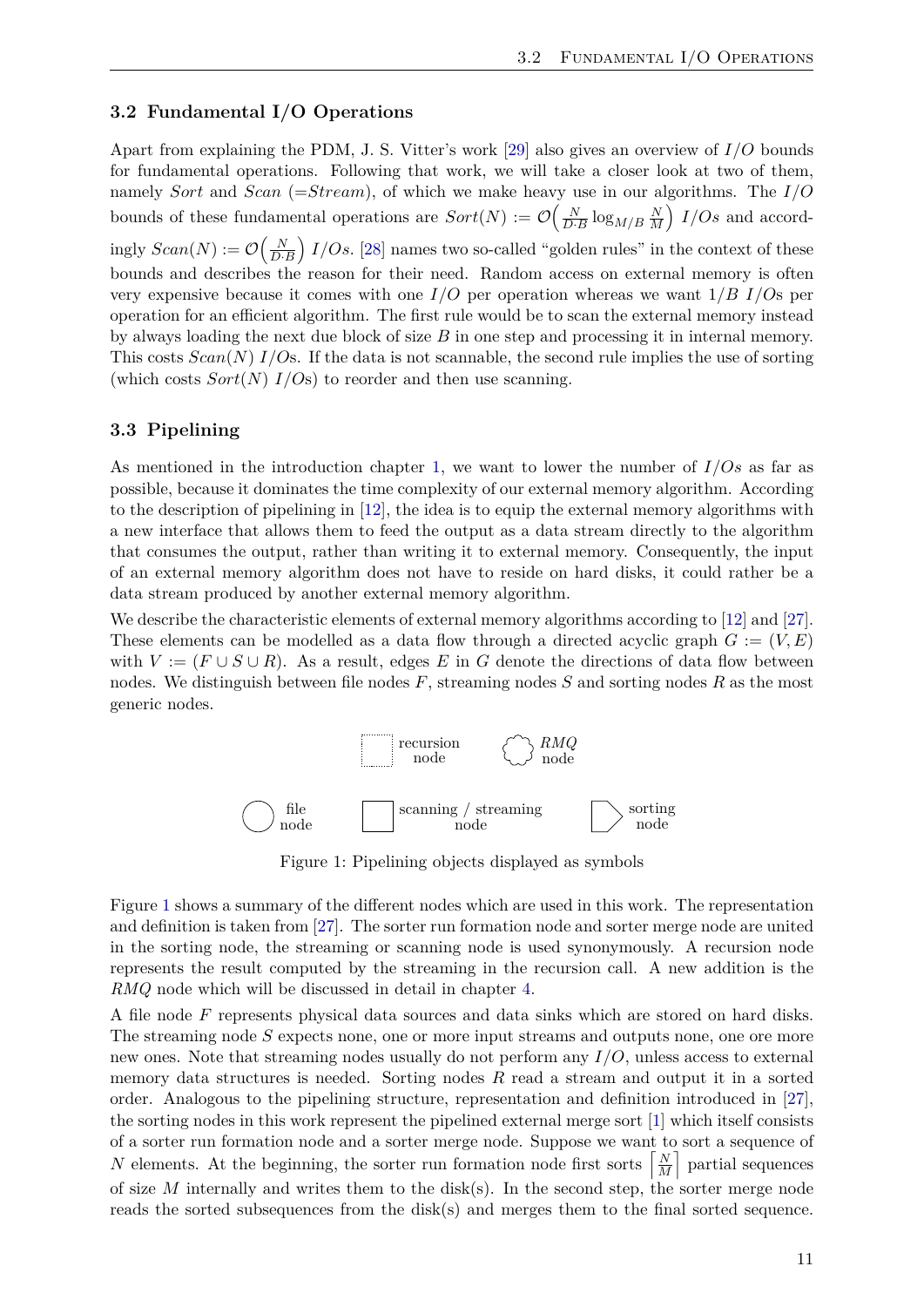The graph representation of the sorter run formation node would be a streaming node  $s_1 \in S$  as input node and a file node  $f_1 \in F$  as output node (connected with an edge  $e_1 \in E$ ) recursively if more than  $\frac{M}{B}$  streams. The graph representation of the sorter merge node would be just the other way round, having a file node  $f_2 \in F$  as input node and a streaming node  $s_2 \in S$  as output node (connected with an edge  $e_2 \in E$ ). If we apply this to the example above, the runs will be sorted in  $s_1$  internally and the sorted sequence will be stored in  $f_1$ . The merger reads the sorted subsequences from the new file node  $f_2$  and merges them to the final sorted sequence inside of *s*2.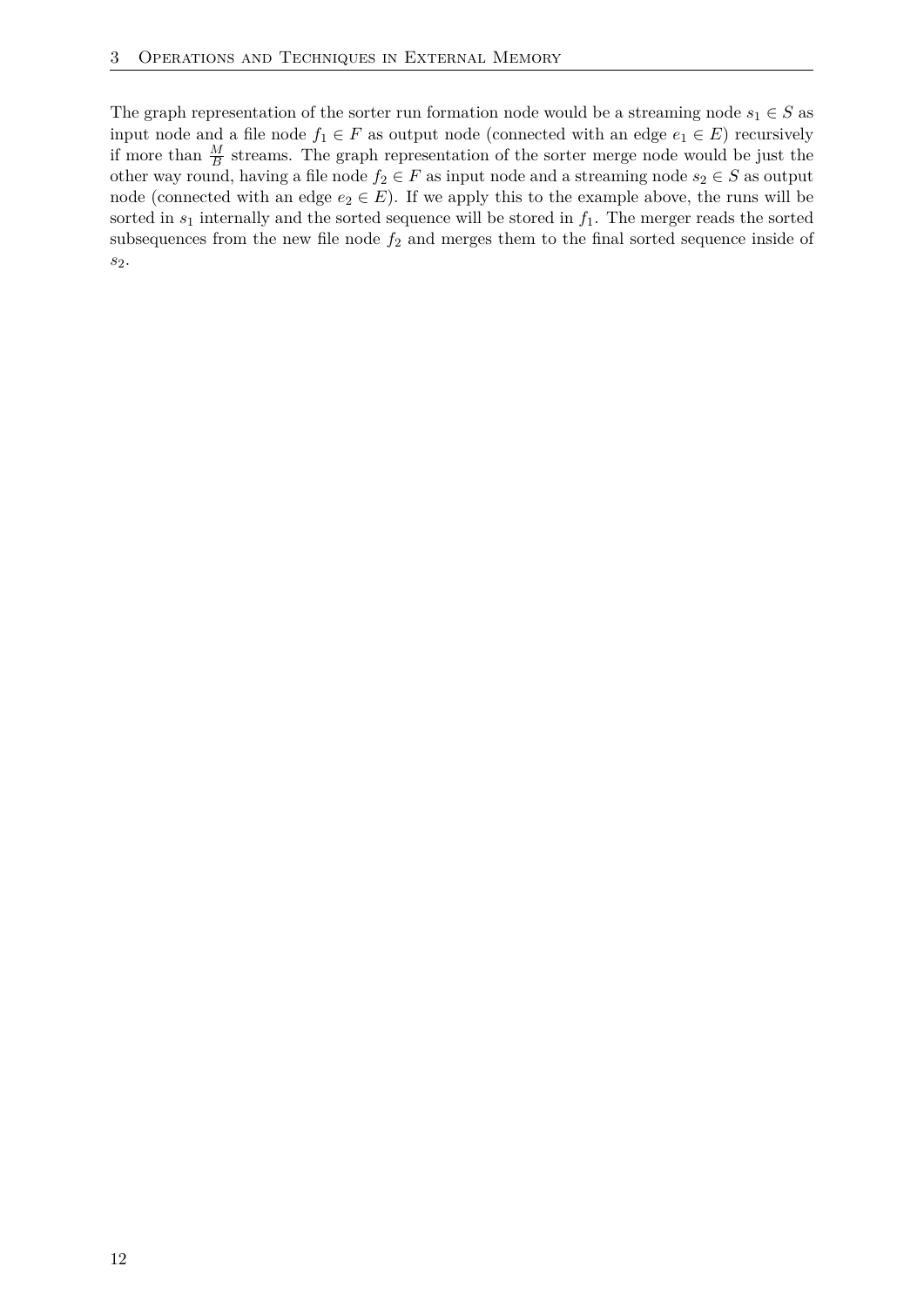# <span id="page-12-0"></span>**4 Range Minimum Queries in External Memory**

#### <span id="page-12-1"></span>**4.1 Overview**

There have been many new results in research on *RMQ* construction in the RAM model in the past few years as the introduction of [\[17\]](#page-33-11) indicates. Those new data structures have a construction time complexity of  $\mathcal{O}(n)$  and allow answering *RMQ* in  $\mathcal{O}(1)$  time each. The challenge in internal memory is to minimize the additional space consumption. Provided that the input array is available at construction time, J. Fischer and V. Heun [\[14,](#page-33-15) [17\]](#page-33-11) present a data structure of size  $2n + o(n)$  bits allowing answering *RMQs* in  $\mathcal{O}(1)$  time which is asymptotically optimal under the mentioned condition.

In contrast to *RMQ* in internal memory, the situation in our PDM is a different one. Note that we only take the number of *I/O* operations into account (the additional space consumption or the internal computation time remain unconsidered). As the time complexity of the latter introduced *DC3* -*LCP* algorithm is dominated by external sorting, we may assume that *RMQ* construction in  $\mathcal{O}(n \log(n))$  time complexity (which allows  $\mathcal{O}(1)$ -time *RMQ*-retrieval) does not change the asymptotical complexity of our algorithm. Since we make use of internal *RMQ*s as described in chapter [4.3,](#page-14-0) we only need external sorting and scanning.

#### <span id="page-12-2"></span>**4.2 The Sparse Table Approach**

In order to answer *RMQ* queries, the so-called sparse table approach was introduced by M. A. Bender and M. Farach-Colton [\[4\]](#page-33-16). It provides  $\mathcal{O}(n \log(n))$  construction time and space consumption to improve the naive idea of storing a quadratic table which stores every possible query combination (resulting in both construction time and space consumption of  $\mathcal{O}(n^2)$ ).

We refer to the remarks of [\[21\]](#page-34-9) and [\[16\]](#page-33-10) where the algorithm is presented as follows: Given a static array  $A := [1, \ldots, n]$ , we answer  $RMQ_A(i, j)$  by a simple look-up data structure. The idea is to store the answers of all possible index-pairs *i* and *j* whose differences  $j - i + 1$  are a power of two. This results in a 2-dimensional table  $Q[i, k]$  for  $i \in [1, \ldots, n]$  and  $k \in [0, \ldots, |\log(n)|]$ with  $Q[i, k] := \arg \min_{\ell} \{A[\ell] : \ell \in [i, i + 2^k - 1]\}.$  The sparse table has a width of  $\log(n)$ and a depth of *n* as resulting from above. Accordingly, it needs  $\mathcal{O}(n \log(n))$  space to store the elements. Algorithm [1](#page-13-0) outlines the procedure of the construction of the sparse table by dynamic programming in  $\mathcal{O}(n \log(n))$  time.

The first column of *Q* is notably easy to compute since the position of the minimum of every element is the position of the element itself (line 2). The outer for-loop (line 3) iterates over the columns *k*, the inner for-loop (line 5) uses *k* as an exponent to generate the power of two in ascending order. In order to construct a column in *Q*, get the position of minimums with a power of two difference from the previous column and compare them by looking up their values in *A* (line 6). To prevent accessing values in *Q* which do not exist, the inner for-loop breaks in time (line 8).

But how does  $\mathcal{O}(1)$ -time *RMQ* retrieval work on *Q*? This is shown in algorithm [2.](#page-13-1) Compute  $k := |\log(j - i + 1)|$  to define two overlapping blocks of length  $2^k$  (line 2).  $2^k$  is the maximum block-length which fits in the subarray between *i* and *j* entirely without moving out of range, i. e.  $2^k$  ≤  $j-i+1$  ≤  $2^{k+1}$ . Then determine the indices of the minima of  $A[i, i+2^k-1]$  (represents the maximum block-length starting from at *i*-th position) and of  $A[j - 2^k + 1, j]$  (represents the maximum block-length starting at the *j*-th position) respectively, using  $r := Q[i, k]$  and  $s := Q[j - 2^k + 1, k]$  (line 3 and 4) respectively. Now, *r* as well as *s* represent the indices of the minima in *A* in the two ranges of length  $2^k$ . If  $A[r] \leq A[s]$  then position *r* in *A* will contain the minimum we are looking for, else position *s* in *A* will show the minimum.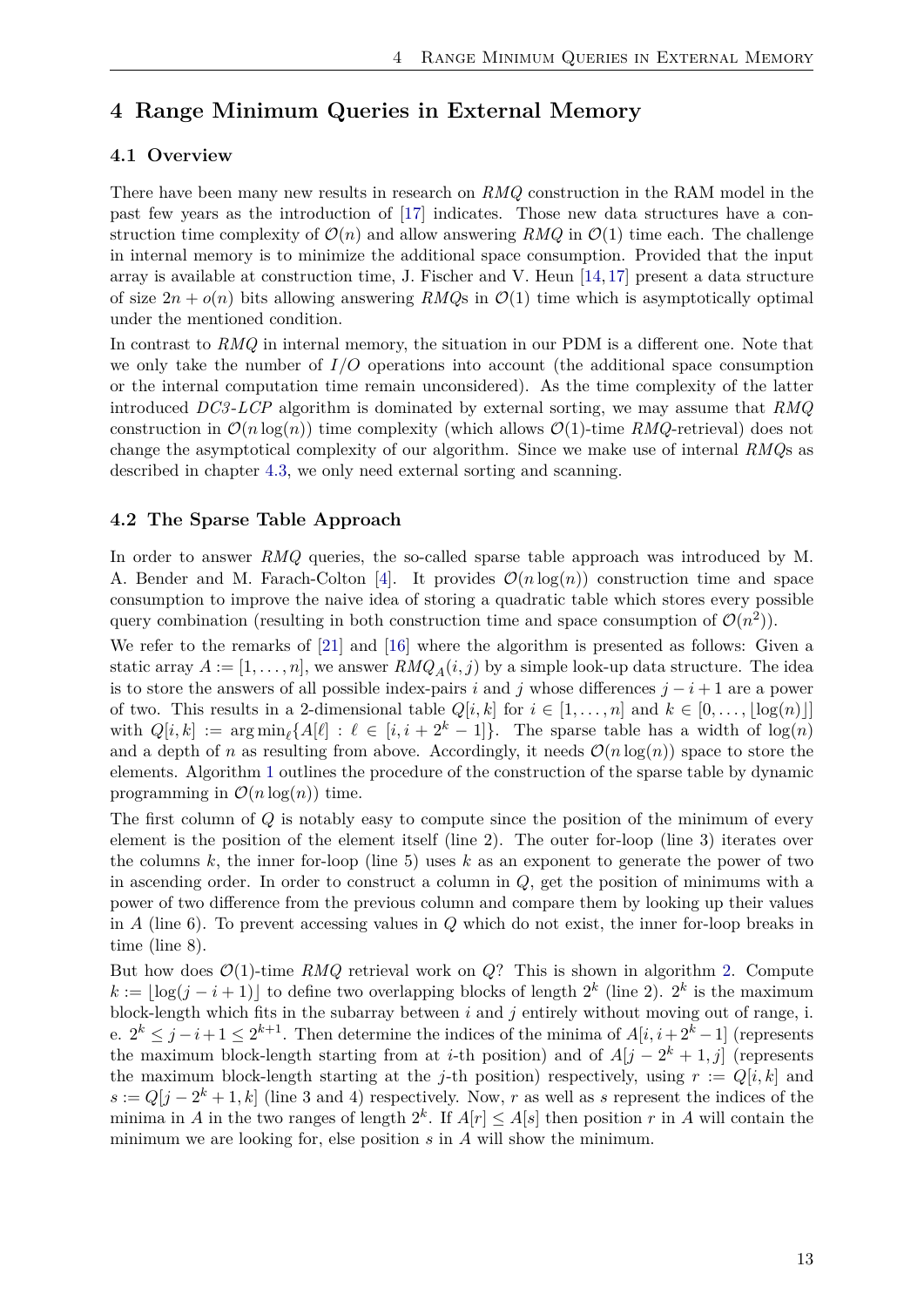#### **Algorithm 1:** Construction of the sparse table data structure

<span id="page-13-0"></span>**<sup>1</sup>** constructSparseTable(*A*) **begin 2** *l*  $limit := 0, Q[i, 0] := i \ \forall i \in [1, n]$ **3 for**  $(k := 0; k < |\log(n)|); k \mapsto k$ **do**  $\textbf{4}$  |  $limit := limit + 2^k$  $\textbf{5}$  **for**  $(i := 1; (i + 2^k) \leq n; i \nmid \textbf{+} \textbf{+}$ ) do  $\textbf{f} \textbf{f} \quad | \quad | \quad \textbf{if} \; (A[Q[i,k]] \leq A[Q[i+2^k,k]]) \; \textbf{then} \; \; Q[i,k+1]:=Q[i,k]$  $\bullet$  **else**  $Q[i, k+1] := Q[i+2^k; k]$ **<sup>8</sup> if** (*equals*(*i,*(*n* − *limit*))) **then break 9 return** *Q*

**Algorithm 2:** Answering *RMQ*s by sparse table usage

<span id="page-13-1"></span> answerRMQs(*Q, i, j*) **begin**  $k := \lfloor \log(j - i + 1) \rfloor$   $r := Q[i, k]$  $s := Q[j - 2^k + 1, k]$  **if**  $(A[r] \leq A[s])$  **then return** *r* **else return** *s*

In consistency with the definition of *RMQ*s on *A* as given in chapter [2.4,](#page-8-0) we return the position of the minimum. A slight improvement can be achieved by storing the current minima itself in *Q* instead of storing their positions. As a result, we have to scan *A* only once.

Figure [2](#page-14-1) depicts an illustrative example of how the sparse table of the given array *A* is processed and how it can be used to answer *RMQ* queries. At the beginning, the first column considers ranges of 0 in *A*. Consequently, the position of the minimum between a single value is the position itself and we have increasing values in the first column. The second column can be computed by using the first column and consider ranges of  $2^0 = 1$ . The values encircled by rounded rectangles indicate a comparison between all *A*[*value*]'s. The comparison of the elements  $A[1] = 4$  and  $A[2] = 3$  (first red rounded rectangle in first column) e. g. gives us the information that if we consider the range beginning at  $i = 1$  of length  $2^0 = 1$ , then the minimum is at position 2. As one can see, this information is stored in the row  $k = 1$ . The third column again can be computed by using the second one, considering ranges of  $2^1 = 2$  and so on.

Determining  $RMQ_A(1,7)$  by using *Q* works as follows: First, compute  $k := |\log(7 - 1 + 1)| = 2$ to define two overlapping blocks of length  $2^k = 4$  (see gray shaded rounded rectangles below). The minimum in the two block sections can be computed by two simple look-ups in Q, namely:  $r := Q[i, k] = Q[1, 2] = 3$  and  $s := Q[j - 2^k + 1, k] = Q[4, 2] = 5$ , respectively. A single comparison of  $A[r]$  and  $A[s]$  identifies  $A[s] = 0$  as the smallest element in the given range. Therefore,  $RMQ_A(1,7) = 5$  is returned. This implies the minimum in the range between index position 1 and 7 is located at position 5.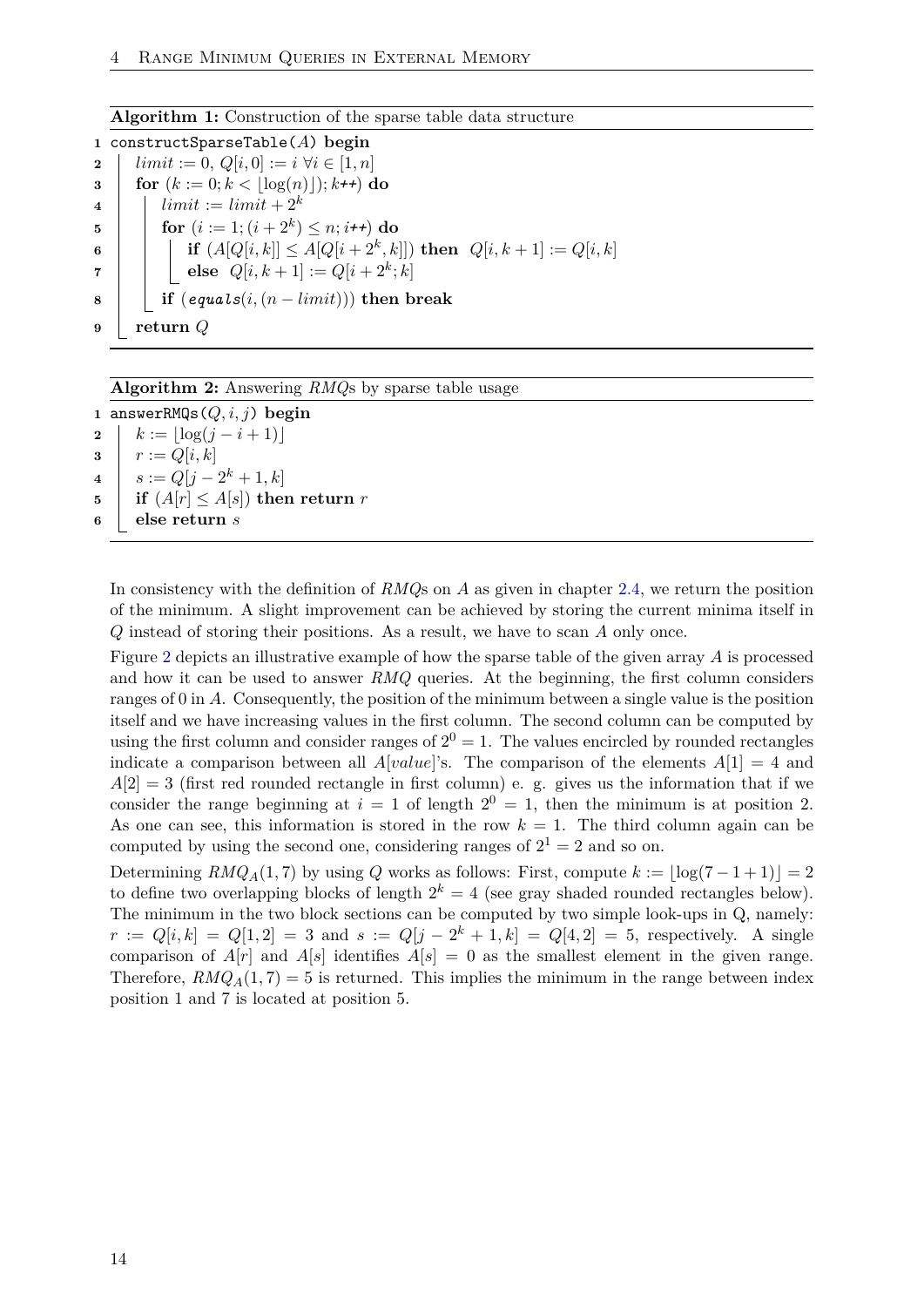

## $\Rightarrow RMQ_A(1,7) = 5$

Figure 2: Example of sparse table construction and usage

#### <span id="page-14-1"></span><span id="page-14-0"></span>**4.3 The Sparse Table Approach Applied in External Memory**

This section describes how we compute *RMQ*s in external memory by using the sparse table approach. The procedure is formulated as pseudocode in algorithm [3](#page-15-0) and as a graphical representation in figure [3.](#page-15-1) The static array *A* and a sequence of (*RMQ*) triples represented as *RMQ*(*id, i, j*) are both stored in external memory. The *id* parameter is needed to identify a specific *RMQ* at a later point in time if query results don't arrive in order. We now want to answer all  $RMQ_A(id, i, j)$  (on *A*).

Consider we have an internal memory of size *M* whereas *A* does not fit into *M* completely. We split *A* into longest possible parts *v* (called pages) of equal size under the constraint of having enough space for the sparse table which consumes  $|v| \cdot |v| \log(|v|)$  space. Moreover we need the additional minBorderArray of size  $\frac{n}{|v|}$  and  $3 \cdot const$  space for the sorters we use later. The inequation in line 2 describes this constraint. First, stream through the sequence containing the *RMQ*s from the beginning on. While streaming through, distinguish two possible cases (line 3-4):

the trivial  $RMQ$ s (referred to as  $RMQ^{T_1}$  in figure [3\)](#page-15-1) are inside a page and notably easy to handle: *i* and *j* are computed relative to the page borders as  $i'$  and  $j'$  (for smaller storage datatype) of  $v_k$ . The resulting  $RMQ^{left}(id, i', j', k)$  is pushed into the left sorter *L*. The non-trivial *RMQ*s (referred to as  $RMQ^{T_2}$  in figure [3\)](#page-15-1) are processed differently: split them into two sub- $RMQ$ s with respect to the page borders. The left part  $RMQ^{left}$  is equal to the trivial case and is pushed into the left sorter *L*,  $RMQ^{right}(id, i', j', k, k^*)$  has the additional information  $k^* := k \cdot |v|$  which stores a distance factor between the right and the left part in pages and is pushed into the right sorter *R*. The upper part of figure [3](#page-15-1) illustrates this procedure. Now *L* and *R* are sorted externally in ascending order by tuple component *k*, where *k* represents the page concerned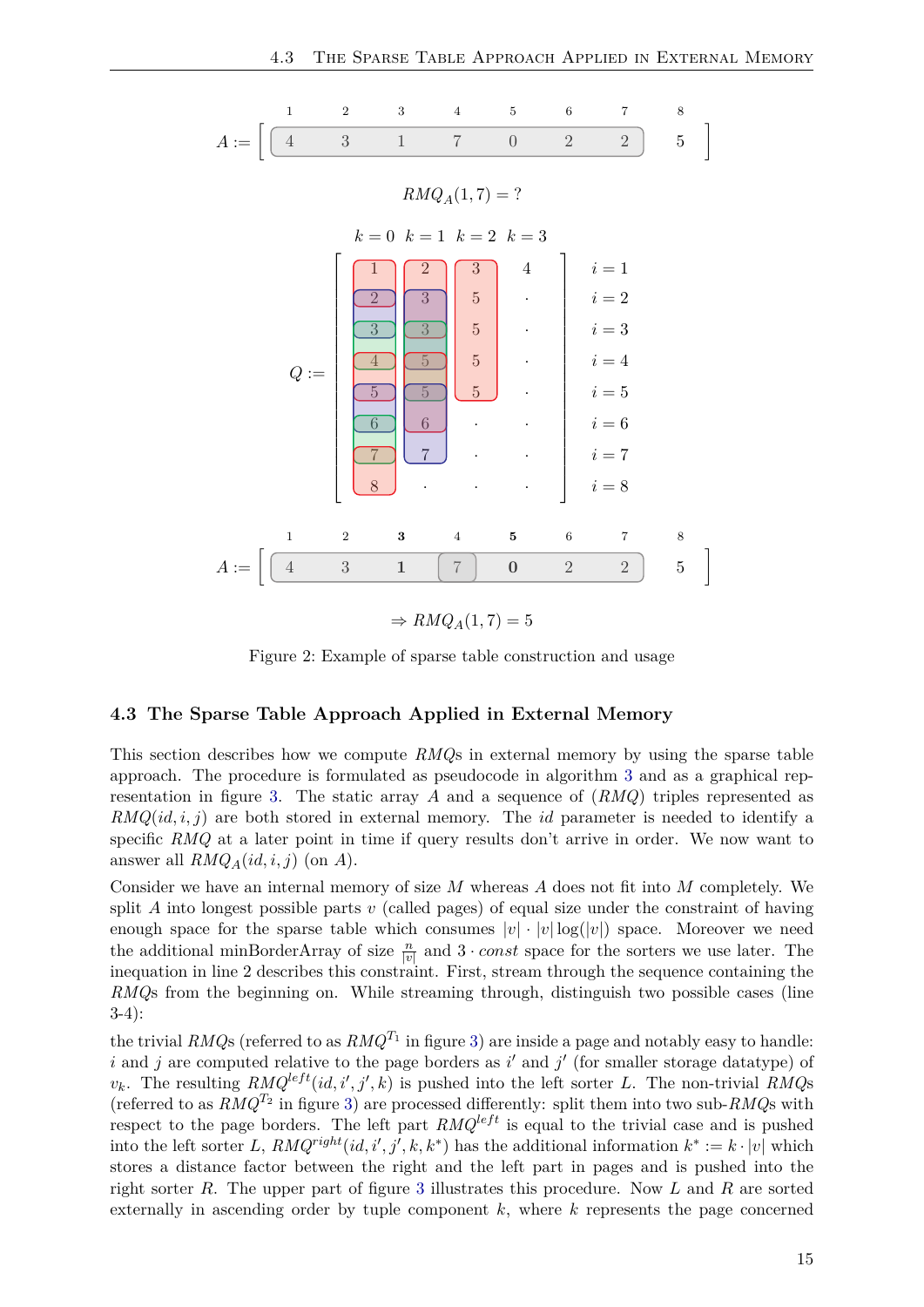

Figure 3: Processing of *RMQ*s in external memory

<span id="page-15-1"></span>(line 7 and 8). Then loop through *A*, load every page *v<sup>i</sup>* and save it to internal memory. While doing this, construct the so-called minBorderArray (see lower part of figure [3\)](#page-15-1), which holds the minimum of every page  $v_i$  (line 10). Then build up the sparse table of  $v_i$  (line 11). Answering all *RMQ*s of current page separated in *L* and *R* is possible by a simple sparse table look up and minBorderArray scanning (if we compute an *RMQright* out of *R*) (line 13). All answered sub-*RMQ*s are pushed into a final sorter *C* which holds reduced tuples (*id, min*) (line 14). The finishing step sorts the tuples in *C* by their *id* to restore their original order (line 15).

There is a simple idea with which the internal work of repeated scans on minBorderArray can be reduced. The technique described in [\[18\]](#page-33-17) uses a stack-like succinct data structure which holds youngest positions of all valid minima. Nevertheless, the naive approach is sufficient enough because the minBorderArray is small and we ignore internal work.

### **Algorithm 3:** External *RMQ*s

<span id="page-15-0"></span>

|          | 1 externalRMQ(A, $\mathfrak{L}$ : List of $(id, i, j)$ ) begin                                                                        |
|----------|---------------------------------------------------------------------------------------------------------------------------------------|
| $\bf{2}$ | calculate v so that $M \ge  v_i  +  v_i  \cdot  v_i  \log( v_i ) + \frac{n}{ v_i } + 3 \cdot const \ \forall i \in [0, \ldots, n-1].$ |
| 3        | split up items of $\mathfrak L$ into $RMQ^{left}(id, i', j', k)$ and $RMQ^{right}(id, i', j', k, k^*)$                                |
| 4        | and push them into $\mathfrak{L}$ (left sorter) and R (right sorter)                                                                  |
| 5        | // split and push while scanning - i. e. $\mathfrak{L}.Scan()$                                                                        |
| 6        | // k defines the page in A                                                                                                            |
| 7        | L. Sort(by component $k$ )                                                                                                            |
| 8        | $R$ . Sort(by component k)                                                                                                            |
| - 9      | while $\exists v_i \in A$ do                                                                                                          |
| 10       | $\min$ BorderArray $[i] := min\{A[v_i]\}$                                                                                             |
| 11       | $Q_i := \texttt{constructSparseTable}(A[v_i])$                                                                                        |
| 12       | // answer RMQs, push results (id, min) into $C$ (collective sorter)                                                                   |
| 13       | answerRMQs $(Q_i, L, R)$                                                                                                              |
| 14       | $C$ . Sort(by id)                                                                                                                     |
| 15       | return $(id, min)$ tuples of C                                                                                                        |
|          |                                                                                                                                       |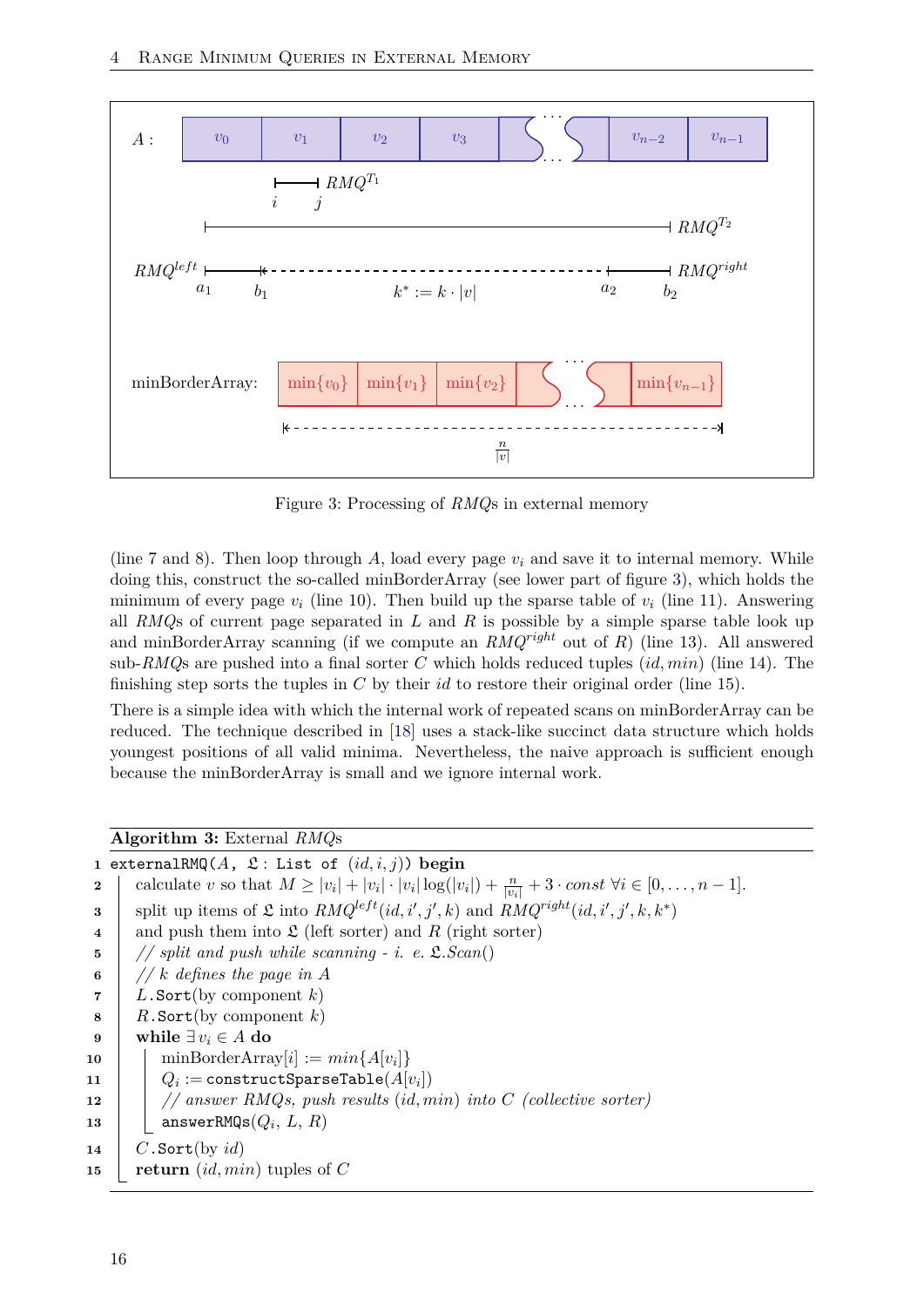## <span id="page-16-0"></span>**4.4 Range Minimum Queries in the Pipelining Model**

Finally, we can complete the Pipelining Model introduced in chapter [3.3.](#page-10-1) The numbers inside the pipeline elements refer to the line numbers in algorithm [3.](#page-15-0) The *RMQ*s are splitted by scanning, distributed to the sorters *L* and *R* which are then sorted. Scanning *A* as well as *L* and *R* answers the sub-*RMQ*s which are pushed into sorter *C*. After sorting *C*, the results are returned by scanning.



Figure 4: *RMQ*s in the pipelining model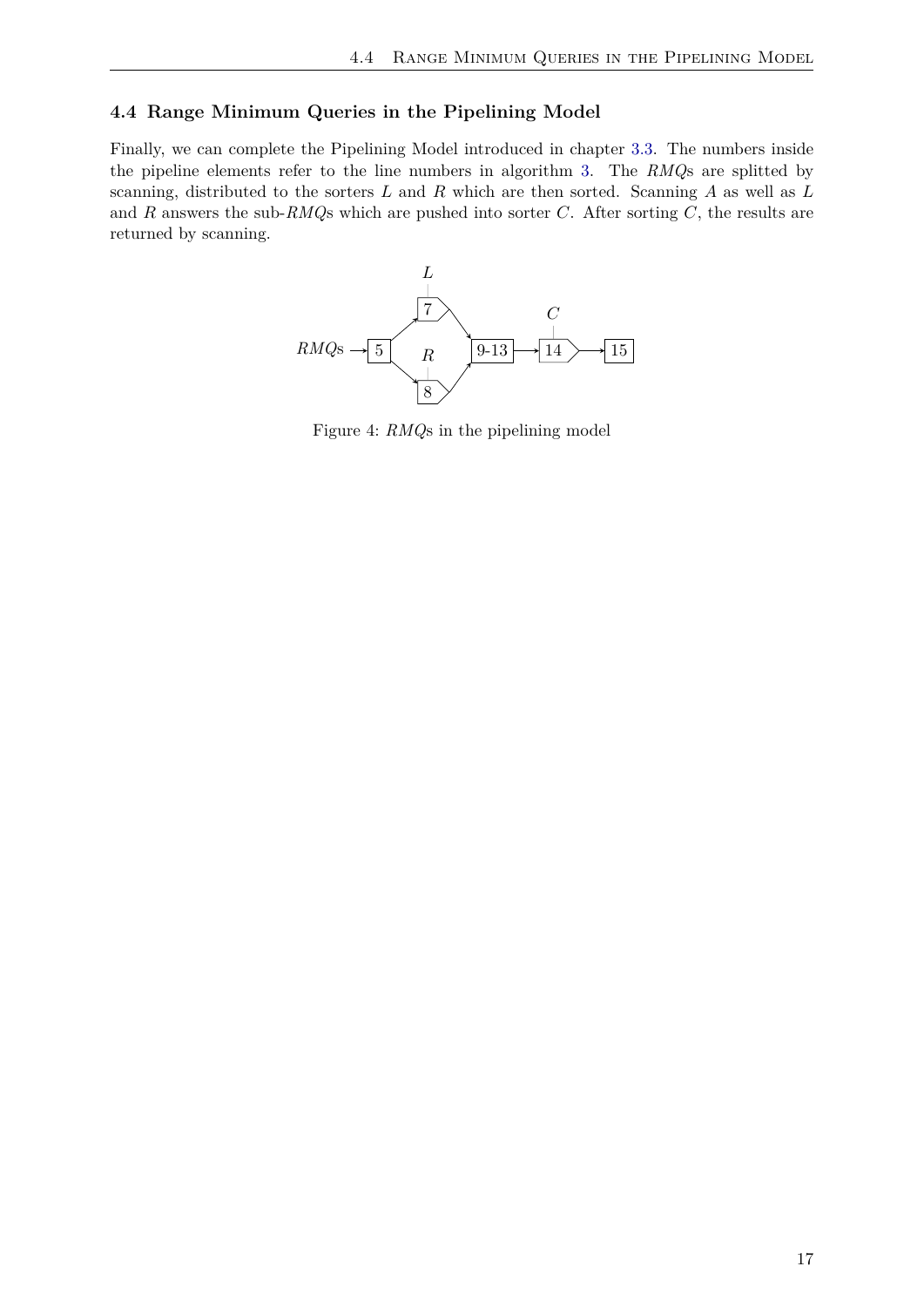# <span id="page-17-0"></span>**5 External Memory Suffix Array and LCP Array Construction**

#### <span id="page-17-1"></span>**5.1 Introduction**

As already stated in the introductory chapter [1,](#page-5-0) the also called *DC3* or *skew* algorithm published by J. Kärkkäinen and P. Sanders in 2003 [\[6,](#page-33-6) [22\]](#page-34-4), was one of three independent approaches of a direct, linear time suffix array construction algorithm over integer alphabets in internal memory. In general,  $DC3$  constructs the suffix array in sorting complexity  $\mathcal{O}(Sort(n))$ . Along with the description of *DC3* in [\[22\]](#page-34-4) the authors also describe how their algorithm can be extended to compute both the suffix and the LCP array simultaneously in  $\mathcal{O}(Sort(n))$  as well. In 2005, R. Dementiev, J. Kärkkäinen, J. Mehnert and P. Sanders [\[10\]](#page-33-18) presented the first external memory suffix array construction algorithm, a pipelined version of the *DC3* algorithm, that is at the same time asymptotically optimal and the best practical algorithm until then. In the following section we will see in detail how *DC3* -*LCP*, a direct, pipelined, *I/O*-optimal external suffix and *LCP* array construction algorithm based on *DC3* can be designed. In the following, the term *DC3* -*LCP* refers to the algorithm in external memory. In chapter [5.2](#page-17-2) we explain the pseudocode representation and the pipelined model of *DC3* -*LCP* as presented in chapter [5.4.](#page-22-0) An illustrative example is given in chapter [5.3.](#page-20-0)

#### <span id="page-17-2"></span>**5.2 The DC3-LCP Algorithm**

The following explanations of the different steps are based on the descriptions from [\[10\]](#page-33-18) and [\[22\]](#page-34-4). They explain the single steps of the pseudocode algorithm [4](#page-23-0) and the corresponding flow graph of chapter [5.4.](#page-22-0) Let *T* be a string over the alphabet  $\Sigma := [\mathcal{F}, 1, \ldots, n]$ . Obviously, any other imaginable alphabet  $\Sigma$  is possible here since it is can be transformed into the previously stated structure. We want to construct both *SA<sup>T</sup>* and *LCP<sup>T</sup>* simultaneously with the properties mentioned in chapter [5.1](#page-17-1) above.

**1. Step**: At first, we pick all suffix triples  $T[i, i + 2]$  of the input string T at index positions *i* mod  $3 \not\equiv 0$  and store them together with the position *i* (line 3). Then the triples are sorted in ascending order (line 4). Note again that the sorting complexity depends on the underlying alphabet (and on the sorting algorithm). Thus we have  $\mathcal{O}(Sort(n))$  *I/Os* in external memory.

After that, we assign lexicographical names  $n_i \in [0, \frac{2n}{3}]$  $\frac{3}{3}$ ) to the sorted triples so that the *k*-th different triple  $T[i, i + 2]$  in the sorted sequence has the lexicographical name  $n_i = k$ (line 7). Additionally, the overlap between two lexicographical adjacent triples is saved in  $LCP^N$  (line 7).

In case of unique lexicographical names  $n_i$ , we skip the if-section and are done with the first step. Otherwise, we compute a string *R* which corresponds exactly to the lexicographical names of the *i* mod  $3 \equiv 1$  triples concatenated with the lexicographical names of the *i* mod  $3 \equiv 2$  triples (line 10). Then we make a recursive call using R as input parameter (line 11) and repeat until all lexicographical names are unique.

**2**. **Step**: The precondition of this step is that the lexicographical names are unique. The consequence is that we now have the  $SA^{12}$  array as the lexicographical names (second component) in *P* with the desired order of suffixes  $T_i$  with  $i \mod 3 \not\equiv 0$ . To obtain the position where a given suffix  $T_i$  appears in  $SA^{12}$ , we compute  $ISA^{12}$  by sorting P (line 16). Every suffix  $T_i$  with  $i \mod 3 \neq 0$  represents exactly the suffix  $S_{\varphi(i)}$ , whereas  $\varphi(i)$  is defined as expression [1.](#page-17-3)

#### <span id="page-17-3"></span>**Expression 1.**

$$
\varphi(i) = \begin{cases} 3 \cdot i + 1 & \text{if } 0 \le i < \left\lfloor \frac{|P|+1}{2} \right\rfloor \\ 3 \cdot (i - \left\lfloor \frac{|P|+1}{2} \right\rfloor) + 2 & \text{if } \left\lfloor \frac{|P|+1}{2} \right\rfloor \le i < |P| \end{cases}
$$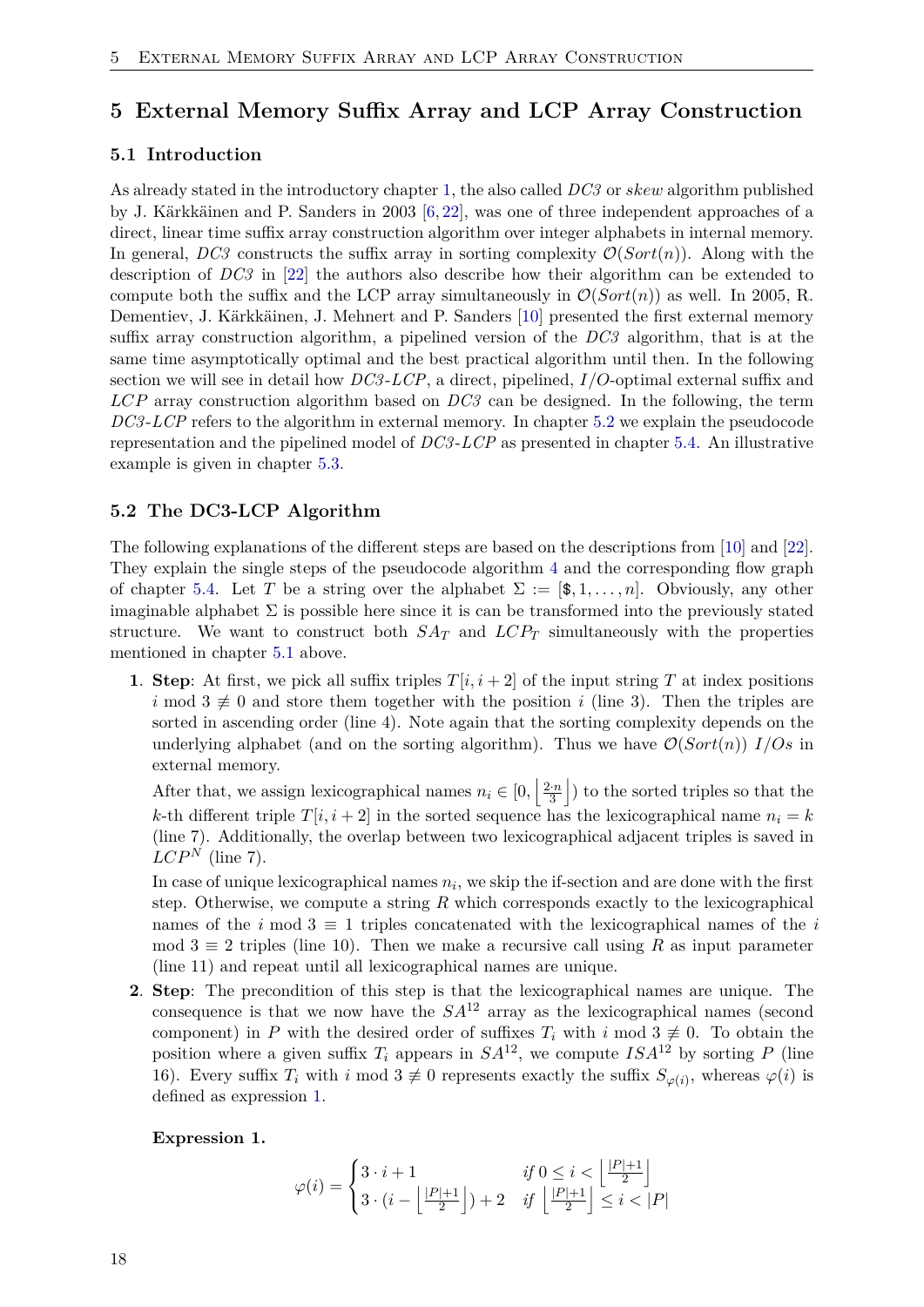As a consequence, we apply  $\varphi(i)$  on the index component (line 14-15). Note that the lexicographical names  $n_i$  are unique and called ranks  $r_i$  from that point in time to indicate that they never change again. We will see that the ranks are used to annotate each suffix position *i* with sufficient information to determine its global rank. Consequently, storing at most two ranks and one or two characters will be enough to completely determine the rank of every suffix (line 18-20). The reason for this will become clearer in Step 3. The suffix positions *i* mod  $3 \equiv 0$  can be processed by sorting on *T*[*i*] and  $r_{i+1}$  (line 21). This works because the order of the suffixes  $T_{i+1}$  are already implicit in  $SA^{12}$ . Line 22 and 23 reconstruct the order of the *i* mod  $3 \equiv 1$  triples and of the *i* mod  $3 \equiv 2$  triples respectively.

- **3**. **Step**: Finally, we have to merge the sorted sets. Line 24 implements simple comparison based merging with *LCP* computation added. The comparison function distinguishes three different cases:
	- **1**. Merge an *i* mod  $3 \equiv 0$  suffix  $T_i$  with a *j* mod  $3 \equiv 1$  suffix  $T_j$  by comparing their first characters *T*[*i*] and *T*[*j*] and the rank of suffixes  $T_{i+1}$  ( $\in i \text{ mod } 3 \equiv 1$ ) and  $T_{i+1}$  ( $\in i$ mod  $3 \equiv 2$ ) which we already know from Step 1.
	- **2**. Merging an *i* mod  $3 \equiv 0$  suffix  $T_i$  with a *j* mod  $3 \equiv 2$  suffix  $T_j$  works differently: Since we do not know  $r_{i+1}$  we can compare the first two characters  $T[i], T[i+1]$  and  $T[j], T[j+1]$  respectively, and the ranks of the suffixes  $T_{i+2}$  ( $\in i \mod 3 \equiv 2$ ) and  $T_{j+2}$  ( $\in i \mod 3 \equiv 1$ ).
	- **3**. Merging an *i* mod  $3 \equiv 1$  suffix  $T_i$  with a *j* mod  $3 \equiv 2$  suffix  $T_j$  is our easiest case because the relative order of those suffixes can be determined from their position in *SA*<sup>12</sup> which we already know from Step 1. Therefore, it is sufficient to simply compare rank  $r_i$  with rank  $r_j$ .

At this point in time we can already obtain the suffix array  $SA<sub>T</sub>$  as it is represented by the order of the index component *i* of the elements in *S*. To construct the *LCP* array in addition, we compute (and later unite) three arrays  $\ell_1$ ,  $\ell_2$  and  $\ell_3$  in this precise order. This order is important since  $\ell_2$  depends on  $\ell_1$  and  $\ell_3$  depends on both  $\ell_1$  and  $\ell_2$  as we will see in the next part.  $\ell_1$  saves the overlap in suffix characters  $T[i]$  and  $T[j]$  ( $T[i+1]$ ) and *T*[ $j$  + 1]) we can obtain by the tuple representation,  $\ell_2$  stores the *lcp* value delivered by the last recursive  $LCP^{12}$  array and  $\ell_3$  stores possible further partial overlapping as memorized in  $LCP^N$ .

**Construction of**  $\ell_1$ . We can easily extract the information about the partial overlap between triples from the  $S_0$ ,  $S_1$ ,  $S_2$  representation. This information is stored in the  $\ell_1$ array (line 28) which holds values out of {0*,* 1*,* 2}, depending on the combination of the suffixes  $T_i$  and  $T_j$  we are merging. In case of suffix pairs  $T_i$  with  $i \mod 3 \equiv 0$  and  $T_j$  with *j* mod  $3 \not\equiv 0$  we can compare the first (first two) character(s) of each suffix and store the corresponding value in  $\ell_1$ ; otherwise the position in  $\ell_1$  is set to zero since this information can be found in the  $LCP^{12}$  array (see construct<sub> $\ell_1$ </sub>) at line 1').

**Construction of**  $\ell_2$ **. Now we are able to compute**  $\ell_2$  **(line 29) with the construct<sub>** $\ell_2$ **</sub>()** method (line 13'): Again, in case of suffix pairs  $T_i$  with  $i \mod 3 \equiv 0$  and  $T_j$  with  $j \mod 3 \not\equiv 0$ 0 we check for the maximum possible overlap by means of  $\ell_1$ . If the overlap is not the maximum, then the starting position(s) of the respective suffixes represent triples with different beginnings and possible subsequent overlappings will be of no further relevance. As a consequence, the respective position in  $\ell_2$  becomes 0. However, if the overlap is the maximum, we will have to look up the minimal  $lcp$  value between the positions  $r_{i+1}$  and  $r_{j+1} - 1$  ( $r_{i+2}$  and  $r_{j+2} - 1$ ) in *LCP*<sup>12</sup> which is the *LCP* array provided by the recursion. Due to the fact that the suffix pairs  $T_i$  with  $i \mod 3 \equiv 0$  and  $T_j$  with  $j \mod 3 \not\equiv 0$ (more precisely the resulting comparative ranks) do neccessarily not represent neighbouring suffixes in the  $SA^{12}$  array (and consequently not in  $LCP^{12}$ ), we need the *RMQ* procedure (see chapter [4.3\)](#page-14-0) for the first time.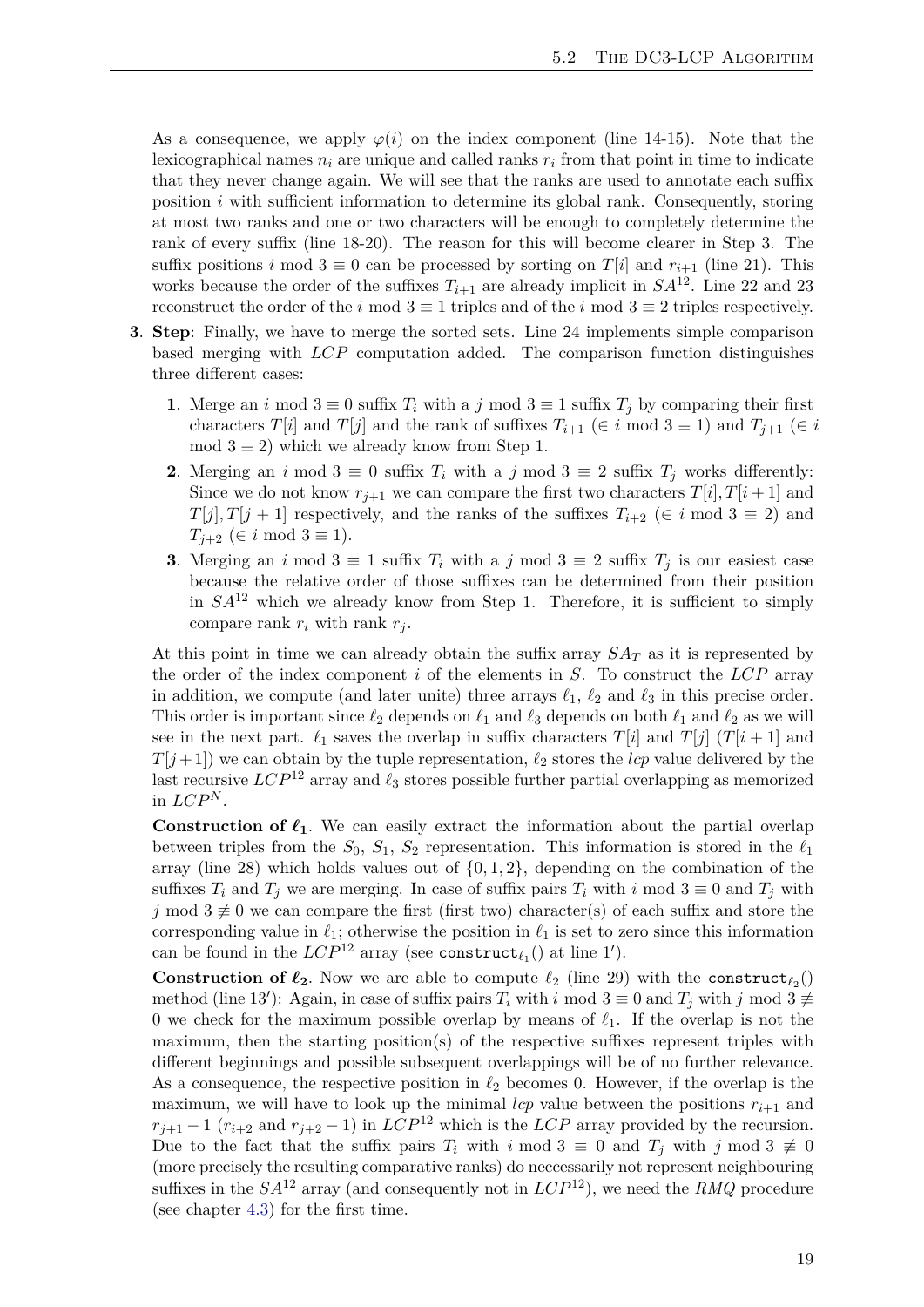In case of merging suffix pairs  $T_i$  with  $i \mod 3 \not\equiv 0$  and  $T_j$  with  $j \mod 3 \not\equiv 0$  (i. e. the suffixes out of  $S_1$  and  $S_2$ ), the situation is different: We can assign the value for  $\ell_2$  by reading out the position  $r_j$  in  $LCP^{12}$  due to the fact that these suffixes are neighboured in the calculated  $SA^{12}$  array. As two identical triples are represented by the same lexicographical name, we have to multiply the corresponding values in  $\ell_2$  by 3. However, this will be done later since the values are needed to calculate  $\ell_3$ . Finally, the generated *RMQ* queries are answered and the corresponding results are written to the  $\ell_2$  array.

**Construction of**  $\ell_3$ . Consider more generally, two suffixes  $T_i$  and  $T_j$  having identical elements e. g. at the first *k* positions. It is essential to understand that every element represents a triple component (from the first recursion level) which itself possibly represents single triple components. Although those components are identical for the first e. g. *k* positions, they differ at position  $k + 1$  in any case. Thus, a situation may occur where triples with different lexicographical names partially overlap. The size of a possible overlap can be obtained by the already calculated  $LCP^N$  array. The computation of  $\ell_3$  is a bit more complicated especially as a pseudocode representation and under our precondition that random access is not permitted (see line 30-42).

For easier exposition, we will proceed on the basis that random access is possible and will show later how to avoid that. As we did before, we now consider the case of suffix pairs with  $T_i$  with  $i \mod 3 \equiv 0$  and  $T_j$  with  $j \mod 3 \equiv 1$  (the other cases are very similar and differ only in the indices).  $\Delta_2$  denotes the respective value of  $\ell_2$ . As a consequence we can obtain the value for  $\ell_3$  by expression [2:](#page-19-0)

#### <span id="page-19-0"></span>**Expression 2.**

$$
\begin{cases} RMQ_{LCP^N}[ISA^{12}[SA^{12}[r_{i+1}-1]+\Delta_2],ISA^{12}[SA^{12}[r_{j+1}-1]+\Delta_2]-1] & if \Delta_2 \neq 0\\ 0 & otherwise \end{cases}
$$

This is possible because the values in  $\ell_3$  can only be different from zero, iff the values in  $\ell_2$  are different from zero as well. That is the case if the values in  $\ell_1$  indicate a maximum overlap. Otherwise can set the respective value in  $\ell_3$  to zero from the outset. The reason why expression [2](#page-19-0) provides the desired value will be explained in the following:

One can take advantage of the fact that the ranks  $r_i$  in general (which were used to calculate  $SA_T$  in the previous merge step) are referenced to the  $LCP^N$  array (and the  $SA^{12}$  /  $ISA^{12}$  array) of the last recursive call. The rank  $r_{i+1}$  describes the position of the  $r_{i+1}$ -smallest suffix in  $SA^{12}$ . To skip the number of elements  $\Delta_2$ , of which we already know that they overlap, we add  $\Delta_2$ . Let  $h := SA^{12}[r_{i+1} - 1] + \Delta_2$  (substract one (-1) due to the *ISA* values are  $\in [1, \ldots, n]$  instead of  $\in [0, \ldots, n-1]$ ). Then *ISA*<sup>12</sup>[*h*] provides the position where the suffix  $T_h$  can be found in  $SA^{12}$ . We can now use this information to look up the overlap of a triple represented by a single element in  $LCP^{12}$ . As the suffixes  $T_h$  are not necessarily adjacent in  $SA^{12}$ , we need  $\widetilde{RMQs}$  on  $LCP^N$  again. Unfortunately, accessing  $SA^{12}[r_{i+1}-1]$  would cost one  $I/O$  each time since the ranks usually do not arrive in ascending order. Furthermore, the same problem arises for  $ISA^{12}[h]$ . Nevertheless, in order to scan  $SA^{12}$  and  $ISA^{12}$  (and avoid any random access) we proceed as follows:

Depending on the currently merged elements out of the  $S_0, S_1, S_2$  representation, the ranks actually needed are determined by the  $prepare_{\ell_3}$ <sup>()</sup> function (line 31 / 27<sup>'</sup>). In order to compute the inner  $SA^{12}$  part, split it up in triples storing the *id*, the particular rank *r* and the value of  $\ell_2$  (=  $\Delta_2$ ) for left and right side of the above-mentioned expression and store them in  $Z$  (line 32). Then we sort the elements in  $Z$  by their rank component (line 33). Now we can scan through  $SA^{12}$  and store the answers in new tuples  $(id, SA^{12}[r] + \Delta_2)$ (line 34) in  $Z'$  where  $r$  describes an arbitrary rank and then we sort again (line 35). As a result, this allows us to scan through  $ISA^{12}$  and generate new tuples (line 37). To restore the original order, we sort  $Z''$  by the *id* (line 38) and can now feed the  $RMQ$  node which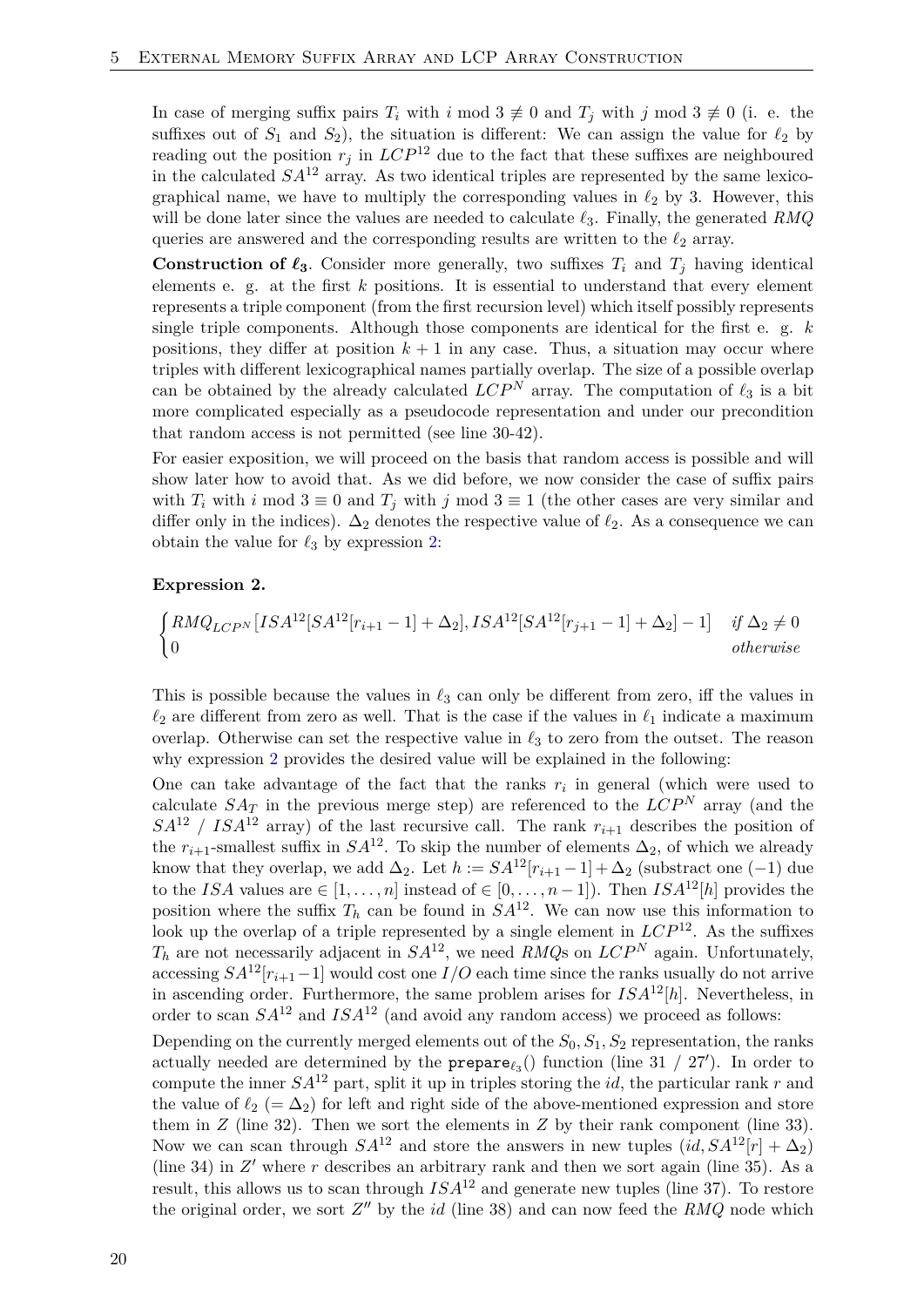returns the values for the  $\ell_3$  array in the correct order (line 40). Finally, we can compose *LCP<sub>T</sub>* by combining  $\ell_1$ ,  $\ell_2$  and  $\ell_3$  with the component-wise add operator  $\oplus$  (line 41). Here, one should not forget to multiply each value in  $\ell_2$  by 3 as already mentioned above.

#### <span id="page-20-0"></span>**5.3 DC3-LCP in a Small Example**

The following detailed example shall make the complex procedure of *DC3* -*LCP* more comprehensible. Technical details were omitted to give a better overview. Figure [5](#page-21-0) presents the algorithm on the input string  $T :=$  baaanaaanaaa.

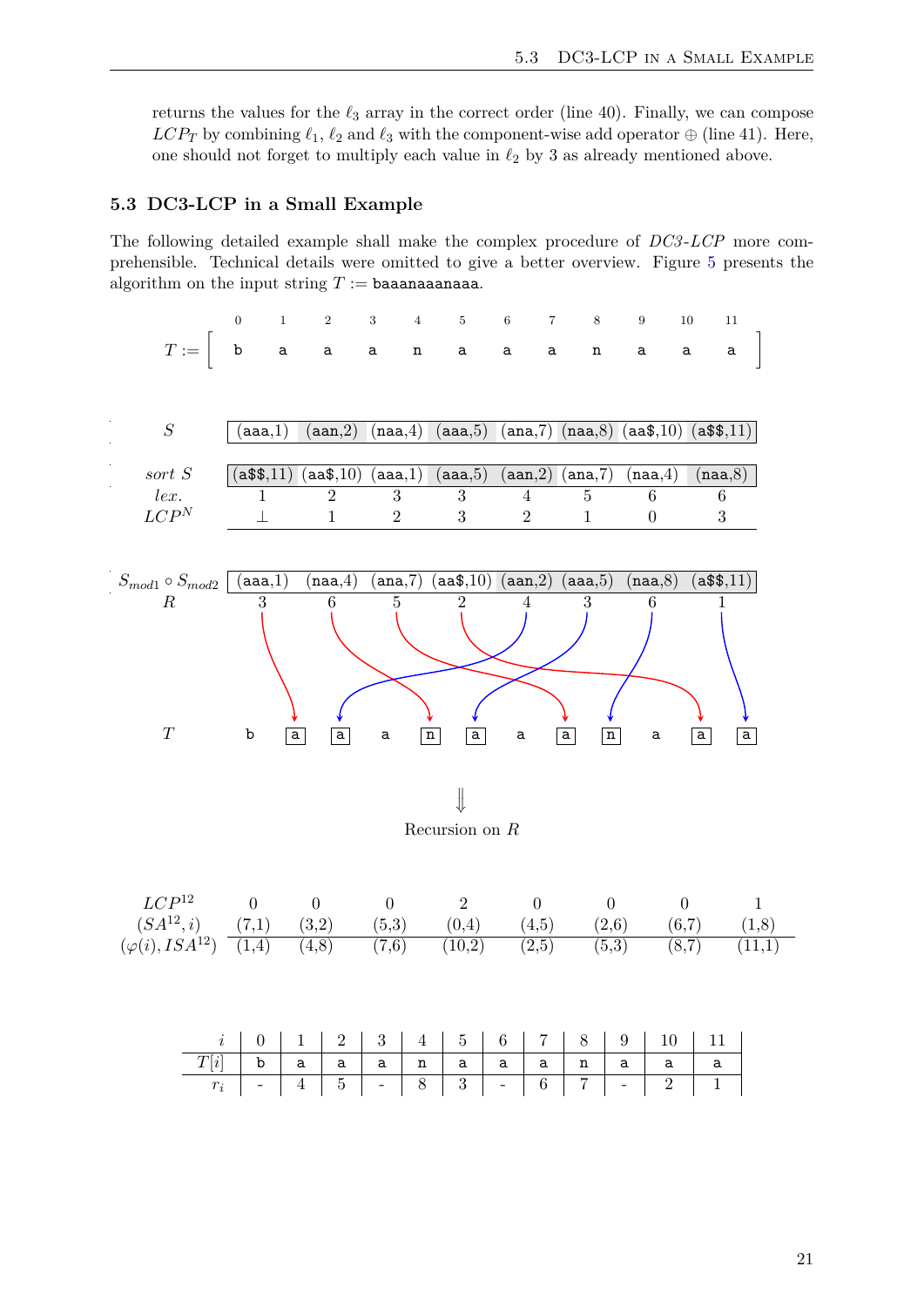# Modulo  $\{0\}$  set  $S_0$

|             | comparison  |          |                        |
|-------------|-------------|----------|------------------------|
| 5-tuples    | $2$ -tuples | 3-tuples | suffix $T_i$           |
| (a,a,2,1,9) | (a,2)       | (a,a,1)  | $T_9 = [$ aaa]         |
| (a,a,6,7,6) | (a,6)       | (a,a,7)  | $T_6 =$ [aanaaa]       |
| (a,n,8,3,3) | (a,8)       | (a,n,3)  | $T_3 = [$ anaaanaaa    |
| (b,a,4,5,0) | (b,4)       | (b,a,5)  | $T_0 =$ [baaanaaanaaa] |

Modulo  $\{1, 2\}$  set  $S_{12} := S_1 \cup S_2$ 

|                         | comparison       |                                  |                          |
|-------------------------|------------------|----------------------------------|--------------------------|
| 5-tuples                | $2$ -tuples      | 3-tuples                         | suffix $T_i$             |
| $(1, a, \, \, \pm, 11)$ |                  | $(\texttt{a},\texttt{\$},\perp)$ | $T_{11} = [a]$           |
| (2,a,1,10)              | (a,1)            |                                  | $T_{10} = [aa]$          |
| (3,a,a,6,5)             |                  | (a,a,6)                          | $T_5 =$ [aaanaaa]        |
| (4, a, 5, 1)            | (a,5)            |                                  | $T_1 = [a$ aanaaanaaa    |
| (5,a,a,8,2)             |                  | (a,a,8)                          | $T_2 = [$ aanaaanaaa $]$ |
| (6,a,7,7)               | (a,7)            |                                  | $T_7 =$ [anaaa]          |
| (7,n,a,2,8)             |                  | (n,a,2)                          | $T_8 =$ [naaa]           |
| (8, n, 3, 4)            | $(\mathtt{n.3})$ |                                  | $T_4 = [naaanaa]$        |

Merge $S_0$  with  $S_{12}$ 

| $r_i$          | $r_{i+1}$      | $r_{i+2}$      | suffix $T_i$           | $\ell_1$                    | $\ell_2$       | $\ell_3$ |               | $SA_T$ $LCP_T$ |
|----------------|----------------|----------------|------------------------|-----------------------------|----------------|----------|---------------|----------------|
|                |                |                | $T_{11} =  {\bf a} $   |                             |                |          | 11            |                |
| $\overline{2}$ |                |                | $T_{10} = [aa]$        | $\mathbf{0}$                | $\Omega$       | 1        | $10\,$        |                |
|                | $\overline{2}$ |                | $T_9 = [aaa]$          |                             | 0              |          | 9             |                |
| 3              |                | 6              | $T_5 =$ [aaanaaa]      |                             | $\theta$       |          | 5             | 3              |
| 4              | 5              |                | $T_1 =  $ aaanaaanaaa  |                             | $\overline{2}$ |          |               |                |
|                | 6              |                | $T_6 =$ [aanaaa]       |                             | 0              |          | 6             | 2              |
| 5              |                | 8              | $T_2 = [$ aanaaanaaa   | $\mathcal{D}_{\mathcal{L}}$ |                |          | $\mathcal{D}$ | 6              |
| 6              |                |                | $T_7 =$ [anaaa]        | 0                           | $\Omega$       |          |               |                |
|                | 8              | 3              | $T_3 =  $ anaaanaaa    |                             |                |          | 3             | 5              |
|                | 4              | 5              | $T_0 =$ [baaanaaanaaa] |                             | $\theta$       | 0        |               |                |
|                |                | $\overline{2}$ | $T_8 =$ [naaa]         |                             | $\theta$       | 0        |               |                |
| 8              | 3              |                | $T_4 = [$ naaanaaa     |                             |                |          |               |                |

Figure 5:  $DC3$ - $LCP$  on input string  $T =$  baaanaaanaaa

<span id="page-21-0"></span>.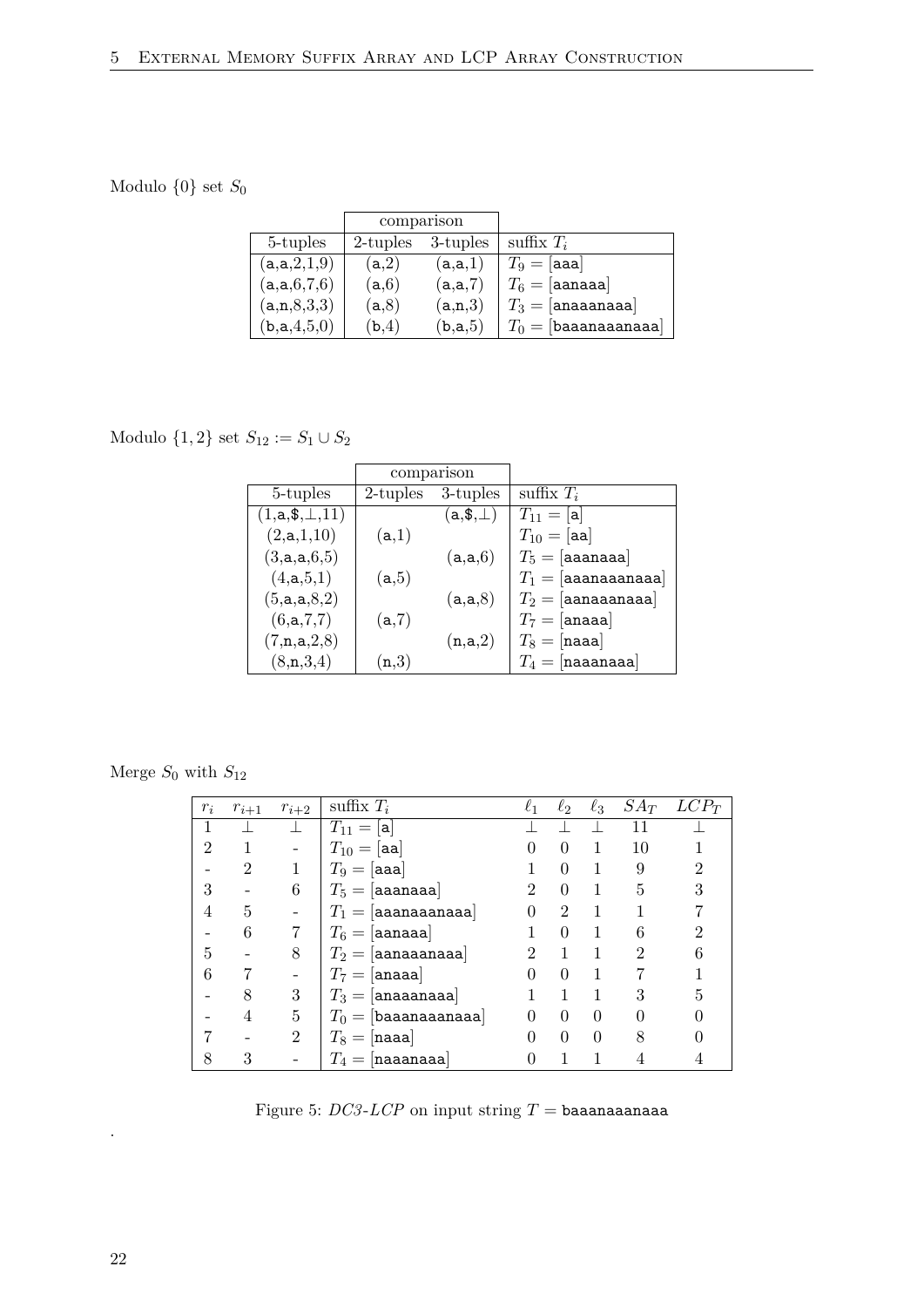**Description of the example.** Pick modulo 1 and modulo 2 triples, sort them lexicographically, give lexicographical names and note their overlap in  $LCP^N$ . The lexicographical names are not unique and we make a recursive call with string *R* arising from concatenating the modulo 1 and modulo 2 triples and their corresponding lexicographical names by their original order in *T*. The recursion provides  $LCP^{12}$  (=  $LCP_R$ ) and  $SA^{12}$  (=  $SA_R$ ). Then sort  $SA^{12}, i$ ) by the first component to generate the ranks  $ISA^{12}$  (where a given suffix appears in  $SA_R$ ). Each suffix in *R* represents a suffix  $T_{\varphi(i)}$  (as already indicated by the red and blue arrows before). Sorting all modulo 0 triples is simple since we already know the rank  $r_{i+1}$  of every following (modulo 1) triple, see set  $S_0$ . The modulo  $\{1,2\}$  triples in set  $S_{12}$  are already sorted. The merging step distinguishes between several cases. We give an example of each case:

- 1. Merge( $S_0, S_1$ ): pick e. g.  $(T_{10}, T_9)$ 
	- a) are the first characters of  $T_{10}$  and  $T_9$  equal? Compare  $(a, 1)$  with  $(a, 2) \Rightarrow \ell_1$  is 1
	- b)  $\ell_1 = 1, RMQ_{LCP^{12}}[1, 2 1] = 0 \Rightarrow \ell_2$  is 0
	- c)  $\ell_1 = 1$ , perform  $RMQ_{LCPN}[1, 2-1] = 1 \Rightarrow \ell_3$  is 1
- 2. Merge( $S_0, S_2$ ): pick e. g.  $(T_6, T_2)$ 
	- a) are the first and second character of  $T_6$  and  $T_2$  equal? Compare  $(a, a, 7)$  with  $(a, a, 8) \Rightarrow \ell_1$  is 2
	- b)  $\ell_1 = 2$ ,  $RMQ_{LCP^{12}}[7, 8 1] = 1 \Rightarrow \ell_2$  is 1
	- c)  $\ell_1 = 2$ , perform  $RMQ_{LCPN}[1, 6-1] = 1 \Rightarrow \ell_3$  is 1
- 3. Merge( $S_1, S_2$ ): pick e. g.  $(T_5, T_1)$ 
	- a) set  $\ell_1$  to zero
	- b)  $LCP^{12}[4-1] = 2 \Rightarrow \ell_2$  is 2
	- c) perform  $RMQ_{LCPN}[1, 6-1] = 1 \Rightarrow \ell_3$  is 1
- 4. Merge( $S_0$ ,  $S_0$ )  $\Rightarrow$  equivalent to 1.
- 5. Merge( $S_1$ ,  $S_1$ ) or Merge( $S_2$ ,  $S_2$ )  $\Rightarrow$  equivalent to 3.

The result of the merging step are lexicographically sorted suffixes which represent  $SAT$ . In order to obtain  $LCP_T$  we add  $\ell_1, \ell_2$  and  $\ell_3$  row-wise after multiplying every element in  $\ell_2$  by 3.

#### <span id="page-22-0"></span>**5.4 DC3-LCP in Pseudocode and as a Flow Graph**

The following pseudocode in algorithm [4](#page-23-0) is an *LCP*-enhanced and slightly changed version of the external memory *DC3* pseudocode as it can be found in [\[10\]](#page-33-18) and [\[27\]](#page-34-5). The resulting flow graph as a representation of the *DC3* -*LCP* algorithm is based on the *DC3* flow graph in [\[10\]](#page-33-18) and is extended by the *LCP* part, see figure [6.](#page-25-0)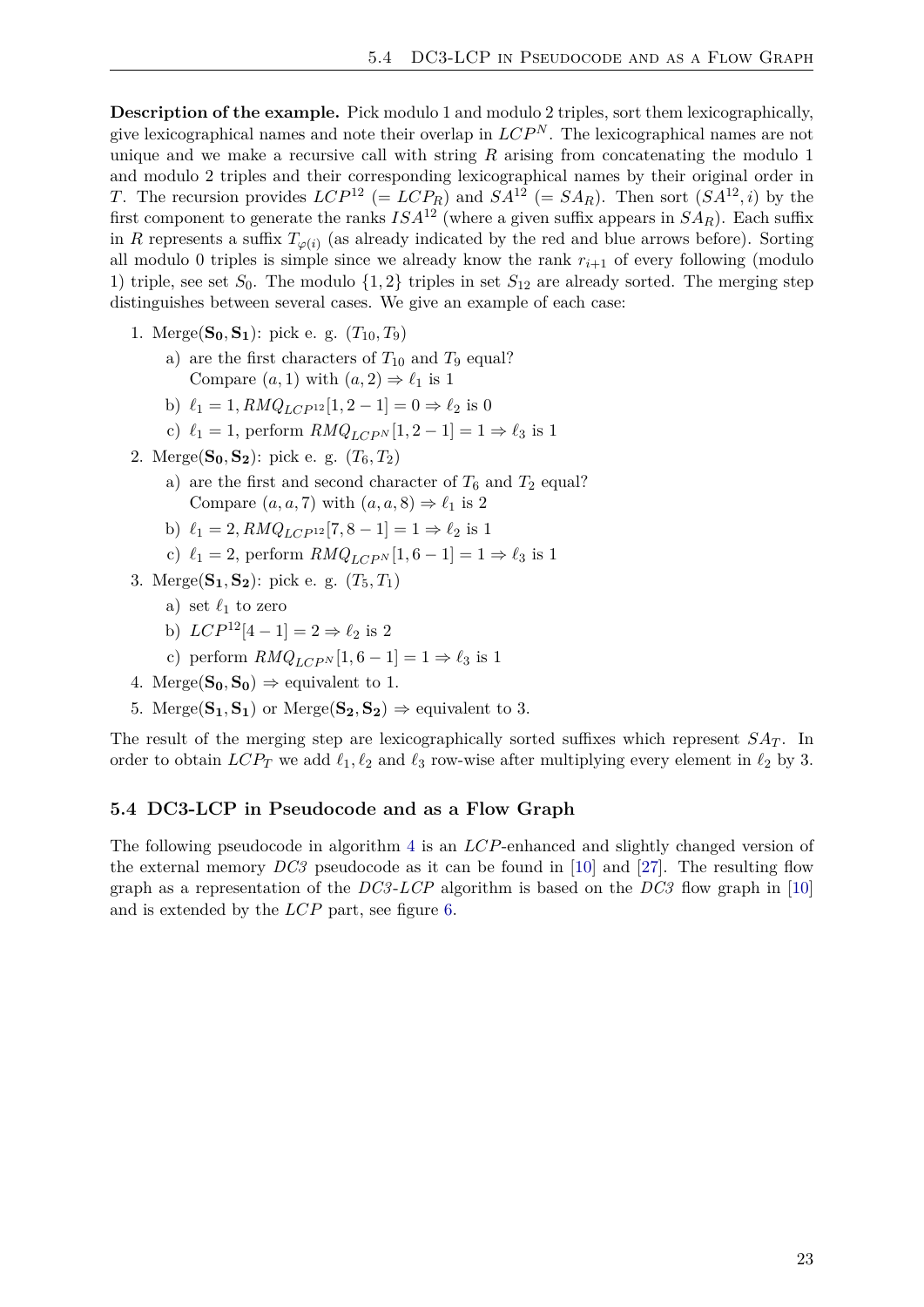#### <span id="page-23-1"></span>**Algorithm 4:** *DC3* -*LCP*

<span id="page-23-0"></span> *DC3* -*LCP*(*T*) **begin 2**  $n := |T|$   $S := \{((T[i, i + 2]), i) : i \in [0, n) \land i \text{ mod } 3 \neq 0\}$  *S.*Sort(by first component  $T[i, i+2]$ ) *// Scan S and assign lexicographical names n<sup>i</sup> to triples of S <i>// P* contains tuples  $(i, n_i)$  and  $LCP^N \in \{0, 1, 2, 3\}$  their overlap  $P, LCP^N := S.$  Lexnaming() *// check lexicographical names n<sup>i</sup> in P for uniqueness* **if** ∃ $((i, n_i) \in P \land (j, n_j) \in P) : i \neq j \land n_i = n_j$  then **P.Sort** $((i, n_i)$  by  $(i \mod 3, i \text{ div } 3))$  **SA**<sup>12</sup>, *LCP*<sup>12</sup> := *DC3*-*LCP*(*R*) // *R* := *sequence of all*  $n_i$  *of P*   $P := \{(SA^{12}[j], j+1) : j \in [0, \frac{2n}{3}]$  $\frac{3}{3}$  (1)  $\frac{1}{j}$  // *j* holds  $0 \leq j < |SA^{12}|$  *P.***Sort(by first component**  $SA^{12}[j]$ **) // lexrank**  $r_i :=$  **lexname**  $n_i$  $\textbf{14} \quad | \quad \textbf{while } \exists (i, r_i) \in P: 0 \leq i < \left| \frac{|P|+1}{2} \right|$  $\frac{|+1}{2}$  do  $(i, r_i) := (3 \cdot i + 1, r_i)$  $\textbf{15}$  **while**  $\exists (i, r_i) \in P : \frac{|P|+1}{2}$  $\left| \frac{1+1}{2} \right| \leq i < |P|$  do  $(i,r_i) := (3\cdot (i - \left| \frac{|P|+1}{2} \right|))$  $\frac{1}{2}$  + 2,  $r_i$ ) **else** *P*.Sort(by first component *i*) // *lexrank*  $r_i := \text{lemma } n_i$  *//*  $ISA^{12} := ISA_{mod1}^{12} \circ ISA_{mod2}^{12} := sequence of second component n_i of P$  $S_0 := \{(T[i], T[i+1], r_{i+1}, r_{i+2}, i) : i \text{ mod } 3 \equiv 0, (i+1, r_{i+1}) \wedge (i+2, r_{i+2}) \in P\}$  $\mathbf{19}$  **c**  $S_1 := \{(r_i, T[i], r_{i+1}, i) : i \text{ mod } 3 \equiv 1, (i, r_i) \wedge (i+1, r_{i+1}) \in P\}$  $\mathbf{20}$  **c**  $S_2 := \{(r_i, T[i], T[i+1], r_{i+2}, i) : i \text{ mod } 3 \equiv 2, (i, r_i) \wedge (i+2, r_{i+2}) \in P\}$  *S*<sub>0</sub>.Sort(by first component *T*[*i*] and third component  $r_{i+1}$ ) *S*<sub>1</sub>.Sort(by first component  $r_i$ ) *S*<sub>2</sub>.Sort(by first component  $r_i$ )  $S := \text{Merge}(S_0, S_1, S_2)$  with the comparison function:  $(T[i], T[i+1], r_{i+1}, r_{i+2}, i) \in S_0 \le (r_j, T[j], r_{j+1}, j) \in S_1$  $\Rightarrow$  (*T*[*i*]*, r*<sub>*i*+1</sub>) ≤ (*T*[*j*]*, r*<sub>*i*+1</sub>)  $(T[i], T[i+1], r_{i+1}, r_{i+2}, i) \in S_0 \le (r_i, T[j], T[j+1], r_{i+2}, j) \in S_2$  $:= \Leftrightarrow (T[i], T[i+1], r_{i+2}) \leq (T[j], T[j+1], r_{i+2})$   $(r_i, T[i], r_{i+1}, i) \in S_1 \le (r_j, T[j], T[j+1], r_{j+2}, j) \in S_2$  $\Rightarrow$  *r*<sub>*i*</sub>  $\leq$  *r*<sub>*i*</sub>  $\begin{array}{ccc} \texttt{28} & & \ell_1.\texttt{PushBack}(\texttt{construct}_{\ell_1}()) \end{array}$  $\begin{array}{ccc} 29 & \vert & \ell_2.\text{PushBack}(\text{construct}_{\ell_2}()) \end{array}$  **while** *`*2*.*NotEmpty() **do**  $\mathbf{31}$   $(r_i, r_j) := \mathtt{prepare}_{\ell_3}(\ell_1.\mathtt{HasNext})).$   $\Delta_2 := \ell_2.\mathtt{HasNext}()$  $\begin{array}{|c|c|} \hline \textbf{32} & & \end{array} \begin{array}{|c|c|} \hline \textbf{Z}.\texttt{PushBack}((id, r_i, \Delta_2), \, ((id+1), r_j, \Delta_2)) \hline \end{array}$  *Z.*Sort(by second component *r*)  $\texttt{34} \quad \Big| \quad \text{while } Z.\texttt{NotEmpty}() \textbf{ do } Z'.\texttt{PushBack}((id, SA^{12}[r]+\Delta_2): (id, r, \Delta_2) \in Z)$  *Z*'.Sort(by second component  $SA^{12}[r] + \Delta_2$ ) **while** *Z* 0 *.*NotEmpty() **do**  $\texttt{37} \quad | \quad | \quad Z''.\text{PushBack}((id,ISA^{12}[r'_i]):(id,r'_i) \in Z' \text{ or } (id,ISA^{12}[r'_j-1]):(id,r'_j) \in Z')$   $Z''$ . Sort(by first component *id*) **while** *Z* 00 *.*NotEmpty() **do**  $\texttt{40} \quad \Big| \quad \Big| \quad \ell_3.\text{PushBack}(RMQ_{LCP^N}[id,r_i,r_j]:(id,r_i)\in Z'' \land (id,r_j)\in Z'')\Big|$   $LCP_T := \ell_1 \oplus 3 \cdot \ell_2 \oplus \ell_3$ **extern**  $SA_T$ ,  $LCP_T$  // index component of  $s : s \in S$  represents  $SA_T$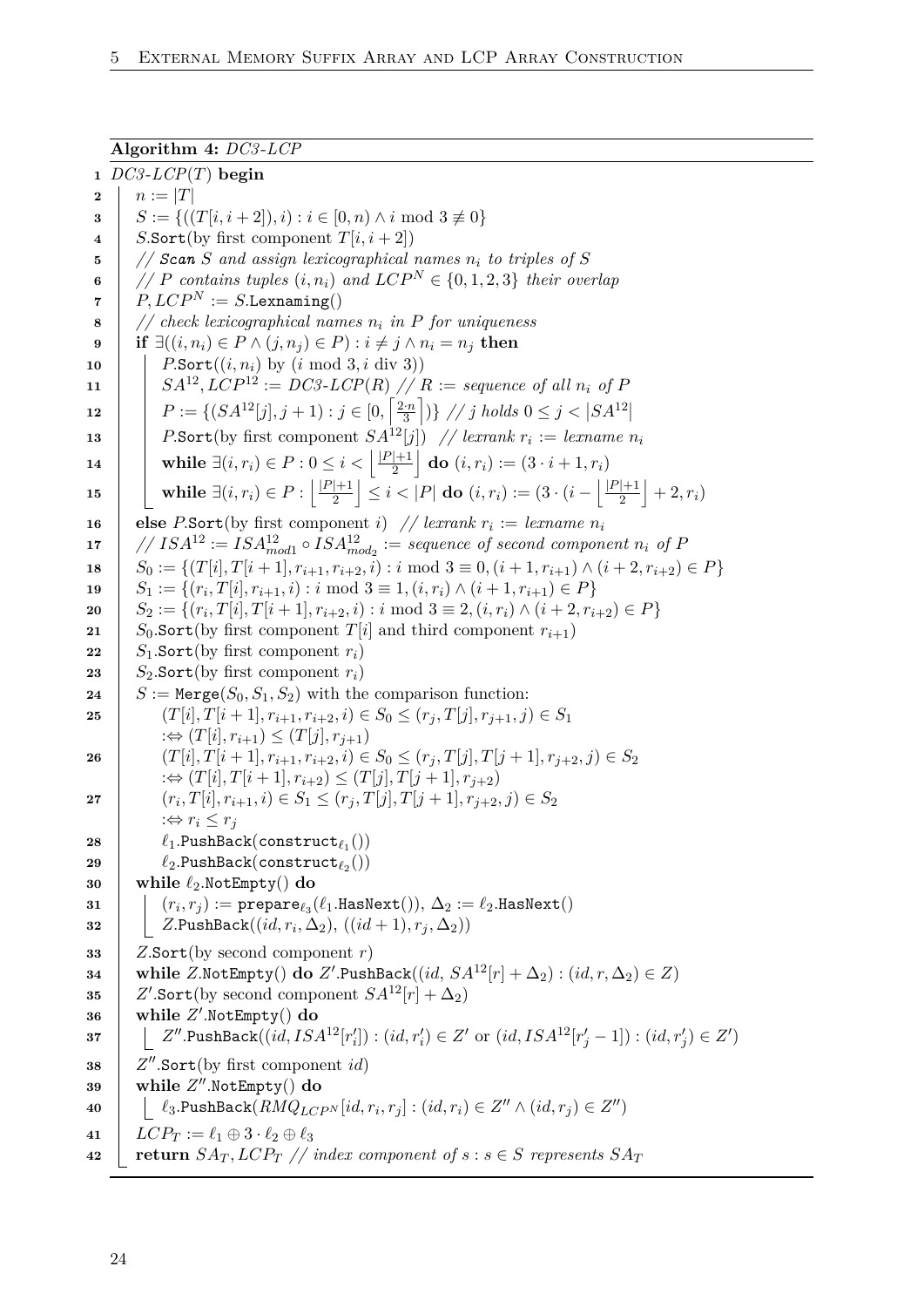|               | $\mathbf{r}$                                                                                 |
|---------------|----------------------------------------------------------------------------------------------|
|               | 1' construct <sub><math>\ell_1</math></sub> () begin                                         |
| $2^{\prime}$  | if $i \in S_0 \wedge j \in S_0$ then                                                         |
| 3'            | return $(T[i] \neq T[j])$ ? $0: (T[i+1] = T[j+1])$ ? $1: 2$                                  |
| $4^{\prime}$  | else if $i \in S_0 \land j \in S_1$ then                                                     |
| $5^{\prime}$  | return $(T[i] = T[j])$                                                                       |
| $6^{\prime}$  | else if $i \in S_0 \land j \in S_2$ then                                                     |
| $7^\prime$    | return $(T[i] \neq T[j])$ ? $0: (T[i+1] = T[j+1])$ ? $1: 2$                                  |
| $8^{\prime}$  | else if $i \in S_1 \land j \in S_0$ then                                                     |
| 9'            | return $(T[i] = T[j])$                                                                       |
| 10'           | else if $i \in S_2 \land j \in S_0$ then                                                     |
| 11'           | return $(T[i] \neq T[j])$ ? $0: (T[i+1] = T[j+1])$ ? $1: 2$                                  |
| 12'           | else return $0 \text{ // } in case \text{ of } i \in \{S_1, S_2\} \land j \in \{S_1, S_2\}$  |
| 13'           | construct <sub><math>\ell_2</math></sub> () begin                                            |
| 14'           | if $i \in S_0 \wedge j \in S_0$ then                                                         |
| 15'           | return $\ell_1$ .Last = 2 ? $RMQ_{LCP^{12}}[r_{i+2}, r_{j+2}-1]$ : 0                         |
| 16'           | else if $i \in S_0 \land j \in S_1$ then                                                     |
| 17'           | return $\ell_1$ .Last = 1 ? $RMQ_{LCP^{12}}[r_{i+1}, r_{i+1}-1]$ : 0                         |
| 18'           | else if $i \in S_0 \land j \in S_2$ then                                                     |
| 19'           | return $\ell_1$ .Last = 2 ? $RMQ_{LCP^{12}}[r_{i+2}, r_{i+2}-1]$ : 0                         |
| 20'           | else if $i \in S_1 \wedge j \in S_0$ then                                                    |
| 21'           | return $\ell_1$ .Last = 1 ? $RMQ_{LCP^{12}}[r_{i+1}, r_{i+1}-1]$ : 0                         |
| $\bf 22'$     | else if $i \in S_2 \land j \in S_0$ then                                                     |
| $\bf 23'$     | return $\ell_1$ .Last = 2 ? $RMQ_{LCP^{12}}[r_{i+2}, r_{i+2}-1]$ : 0                         |
| 24'           | else return $LCP^{12}[r_j - 1]$ // in case of $i \in \{S_1, S_2\} \land j \in \{S_1, S_2\}$  |
| $\bf 25'$     | $1/\Delta_1 :=$ element out of $\ell_1$                                                      |
| 26'           | prepare $_{\ell_3}(\Delta_1)$ begin                                                          |
| 27'           | if $i \in S_0 \wedge j \in S_0$ then                                                         |
| $28^{\prime}$ | return $\Delta_1 = 2$ ? $(r_{i+2}-1, r_{i+2}-1)$ : $(0,0)$                                   |
| $\bf 29'$     | else if $i \in S_0 \land j \in S_1$ then                                                     |
| $30^{\prime}$ | return $\Delta_1 = 1$ ? $(r_{i+1} - 1, r_{j+1} - 1)$ : $(0,0)$                               |
| 31'           | else if $i \in S_0 \land j \in S_2$ then                                                     |
| $\bf{32}'$    | return $\Delta_1 = 2$ ? $(r_{i+2}-1, r_{i+2}-1)$ : $(0,0)$                                   |
| $\bf 33'$     | else if $i \in S_1 \land j \in S_0$ then                                                     |
| $34^{\prime}$ | return $\Delta_1 = 1$ ? $(r_{i+1} - 1, r_{i+1} - 1)$ : $(0, 0)$                              |
| 35'           | else if $i \in S_2 \land j \in S_0$ then                                                     |
| $\bf{36}'$    | return $\Delta_1 = 2$ ? $(r_{i+2}-1, r_{i+2}-1)$ : $(0,0)$                                   |
| $37^{\prime}$ | else return $(r_i - 1, r_j - 1)$ // in case of $i \in \{S_1, S_2\} \land j \in \{S_1, S_2\}$ |

**Algorithm 5:** Subroutines as required for *DC3* -*LCP*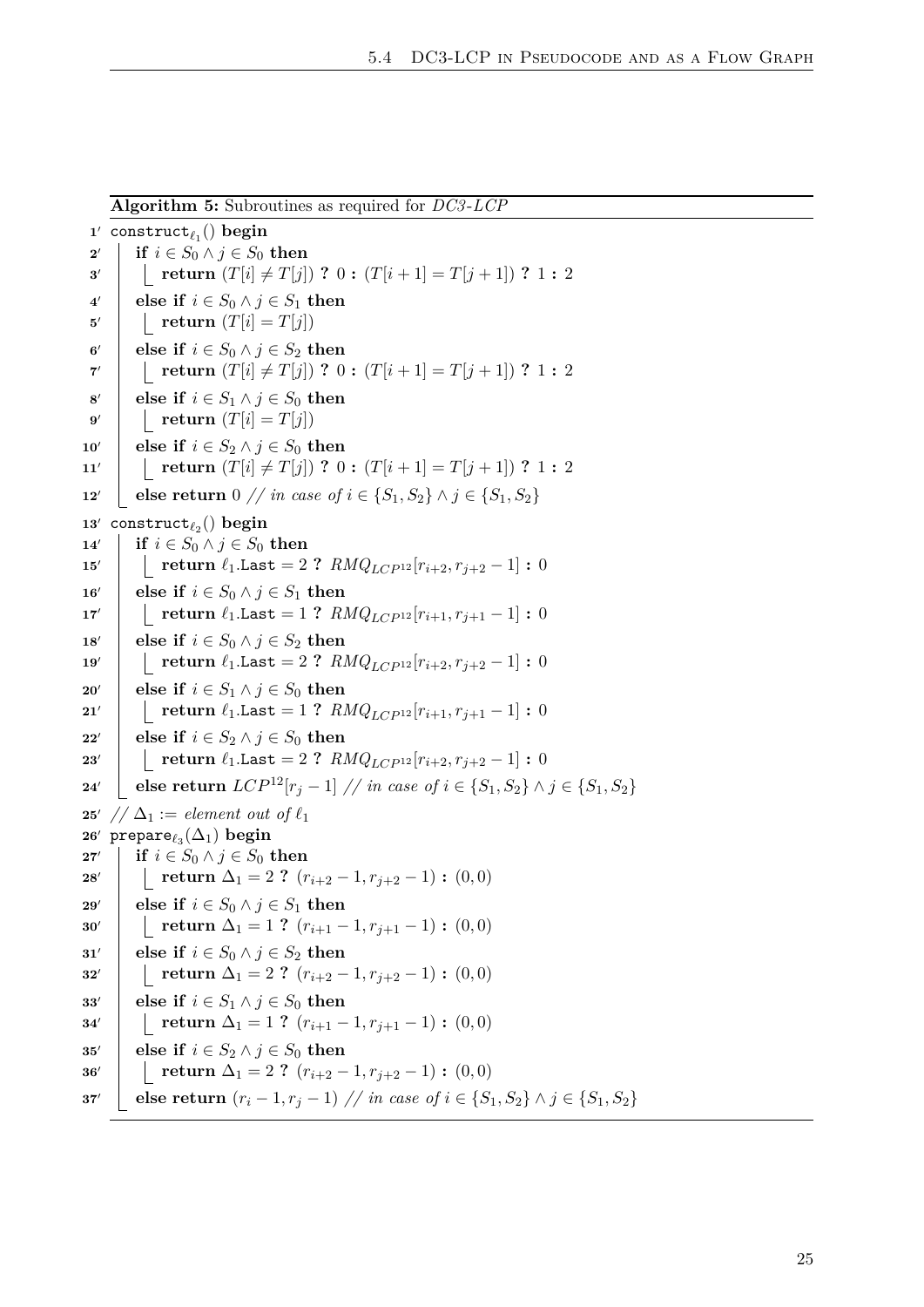<span id="page-25-0"></span>

Figure 6: Upper box: <sup>p</sup>ipelining model of the *DC3* -*LCP* algorithm (as described in algorithm [4\)](#page-23-1) shown as <sup>a</sup> flow graph. Lower box: meaning of symbols used in the graph. The numbers inside the symbols refer to the line numbers in algorithm  $4$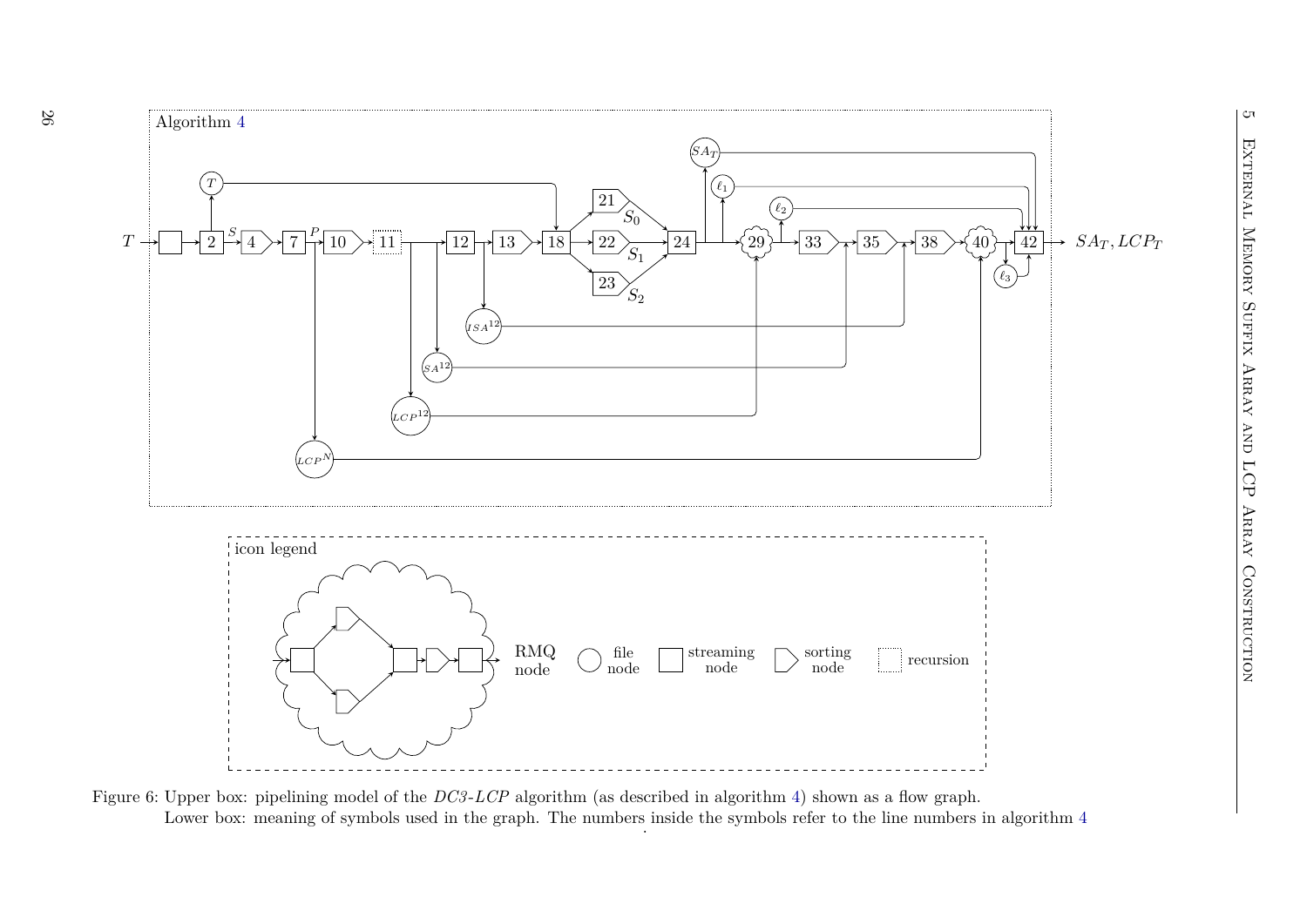# <span id="page-26-0"></span>**6 Experimental Evaluation**

### <span id="page-26-1"></span>**6.1 Implementation Details**

The lion's share of this work was the implementation of the *DC3* and *DC3* -*LCP* algorithm which has been developed using the C++ programming language together with the STXXL, an implementation of the C++ Standard Template Library STL for external memory computation [\[12\]](#page-33-13). The list below gives a very short outline (from the programmer's perspective) of components we often needed in the implementation as supplied by the STXXL API available in the prerelease version 1.4.0 at <http://tbingmann.de/2013/stxxl/>.

- 1. **Stxxl stream interface** as described in [\[12\]](#page-33-13) enables scanning similar to STL Input iterators. As an input iterator, an STXXL stream object can be dereferenced to refer to some object (i. e. \*stream\_obj) and can be preincremented (i. e. ++stream\_obj) to proceed to the next object in the stream. Iff the end of the stream is reached, the boolean member function empty() returns true.
- 2. **Stxxl deque2 container** is our external file node without random access as described in the STXXL API under Modules  $\rightarrow$  STL-user layer  $\rightarrow$  Containers. The deque2 object provides the operations push\_front() and push\_ back() to add new elements and pop\_front() and respectively pop\_back() to access elements. Scanning a deque2 object is possible in both directions by calling get\_stream() or get\_reverse\_stream() which itself returns an Stxxl stream object. To support overlapping of *I/O* accesses and computation, a deque2 object uses a write and prefetch block pool. The class definition stxxl::deque2<ValueType, BlockSize, AllocStrategy, SizeType> allows to specify the stored type of object (must be a POD), the block size *B*, an adapted disc allocation scheme and a size data type.
- 3. **Stxxl sorter container** as a stream layer is our external, pipelined sorting node which has the interface of an STXXL stream as described in [\[12\]](#page-33-13). According to the STXXL API under Modules  $\rightarrow$  STL-user layer  $\rightarrow$  Containers, the sorter container combines the two classes of runs\_creator and runs\_merger from the stream packages into a two-phase container, as already described in the pipelining chapter [3.3.](#page-10-1) Hence, in the first phase, the container is filled with elements using push(). To start the second phase, call sort. This finishes the first phase and sorts all elements in the container. Accessing the sorted elements using \*sorter to get the top item, ++sorter to proceed to the next one and empty() to check for the end of the stream. The class definition class stxxl::sorter<ValueType, CompareType, BlockSize, AllocStrategy> expects the stored type of object (must be a POD), a defined comparator (by overloading the function call operator operator()), the block size *B* and an adapted disc allocation scheme.

### <span id="page-26-2"></span>**6.2 Experimental Settings**

To close the gap between theory and practice, we measured the performance of *DC3* and *DC3* -*LCP* by testing various input instances with different properties. The following list of instances presents some details.

- 1. **Random Alphabet** is a random string *T* over the lower case letters of the classical latin alphabet  $\Sigma := [\mathbf{\$}, \mathbf{a}, \mathbf{b}, \mathbf{c}, \dots, \mathbf{z}].$
- 2. **Wikipedia** is a copy of the English Wikimedia Wiki in the form of the Wikitext source and metadata embedded in XML available at [http://dumps.wikimedia.org/backup](http://dumps.wikimedia.org/backup-index.html)[index.html](http://dumps.wikimedia.org/backup-index.html). The XML dump we used is dated enwiki-20130102. We consider this instance as a very practical one.
- 3. **Gutenberg** is a concatenation of all free ebooks (in ASCII code) from <http://www.gutenberg.org/robot/harvest> as available in September 2012. Gutenberg can be described as a realistic real-world instance.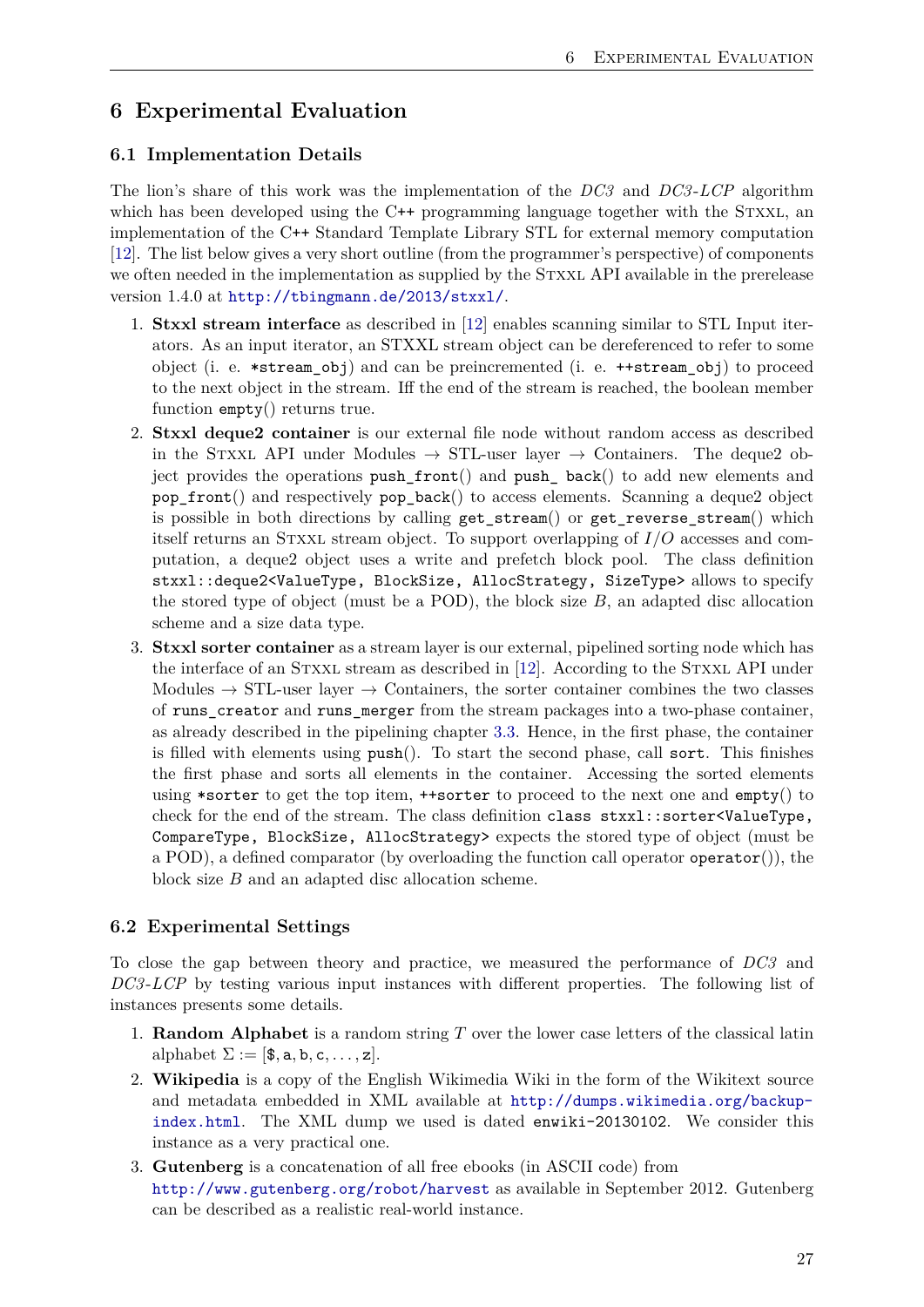- 4. **Human Genome** is composed of the human genome assembly files "hg19" published on UCSC Genome Browser website <http://genome.ucsc.edu/>. All files were converted so that *T* consists of characters over the alphabet  $\Sigma := [\mathsf{\$}, \mathsf{A}, \mathsf{G}, \mathsf{C}, \mathsf{T}, \mathsf{N}]$  only.
- 5. **Fibonacci Word** is a recursively defined string *T* over  $\Sigma := [\mathbf{\$}, \mathbf{a}, \mathbf{b}]$ . Let  $S_{(0)} := \mathbf{a}$ and  $S_{(1)} := b$ . Then, the recurrence relation of a Fibonacci word is generally defined as  $S(n) := S(n-2) \circ S(n-1)$ . Due to its fixed frequency Fibonacci is a rather artificial instance and therefore less realistic for real-world data. Interestingly, Fibonacci Word has high *LCP* values.
- 6. **Unary Word** is referred to as a string *T* over the alphabet  $\Sigma := [\mathcal{F}, \mathbf{a}]$ , i. e. a string containing nothing but the letter 'a'. Unary Word has zero entropy and is unrealistic in real-world applications. The only special thing about Unary Word is that the recursion depth reaches its maximum of  $log_3(|T|)$ .

All experiments on the input instances mentioned above were executed on the InstitutsCluster II computer (see <http://www.scc.kit.edu/dienste/ic2.php> for more detailed information). We used the nodes with  $2 \times$  Octa-Core Intel Xeon E5-2670 CPUs (Sandy Bridge) clocked at 2.6 GHz having  $8 \times 256$  KB L2-Cache each and providing  $2 \times 1$  TB hard disk space by at least two disks. Each instance was computed five times due to possibly inhomogeneous disk compositions within the nodes. We recorded the fastest time each run. In all experiments the available main memory *M* was restricted to 1 *GiB*, the block size *B* was set to fixed 1 *MiB* (the best possible value for *B* which we have experimentally determined on our specific hardware and with our implementation). Additionally, we reserved a single node for every test instance run exclusively to rule out possible side effects. The tested input instances cover sizes between  $2^{24}$  and  $2^{32}$  since the used internal data types allow input instances up to  $2^{32}$  Bytes. Our implementation was compiled with the GNU compiler g++ in version 4.7.2 with -O3 optimization and -march=native to enable all instruction subsets supported by the machine.

#### <span id="page-27-0"></span>**6.3 Verification**

To ensure that the computed suffix array *SA* and *LCP* array are correct, the results of every instance were verified by other algorithms. We used a simple and fast suffix array checker for external memory as described in [\[10\]](#page-33-18). To prove the *LCP* array's accuracy we used Kasai's semiexternal linear time *LCP* array construction algorithm [\[23\]](#page-34-2) which needs the suffix array *SA* and the text *T* as an input. To make absolutely sure that the main memory consumption complies with the requirement of 1 *GiB*, we used malloc\_count, a runtime memory usage analysis and profiling tool (available on [http://panthema.net/2013/malloc\\_count/](http://panthema.net/2013/malloc_count/)) which measures the amount of allocated memory of a program at run-time.

#### <span id="page-27-1"></span>**6.4 Performance and I/O Volume Measurements**

In general, open symbols refer to *DC3* , filled symbols refer to *DC3* -*LCP* in this section. In figure [7](#page-28-0) - figure [12](#page-29-0) we distinguish between the construction time depending on the input size (left column) and the *I/O* volume depending on the input size (right column). A multiplot (figure [15\)](#page-31-0) on the construction time of every instance of both algorithms follows a multiplot of every instance but both algorithms separated (figure [13](#page-30-0) and figure [14\)](#page-30-1).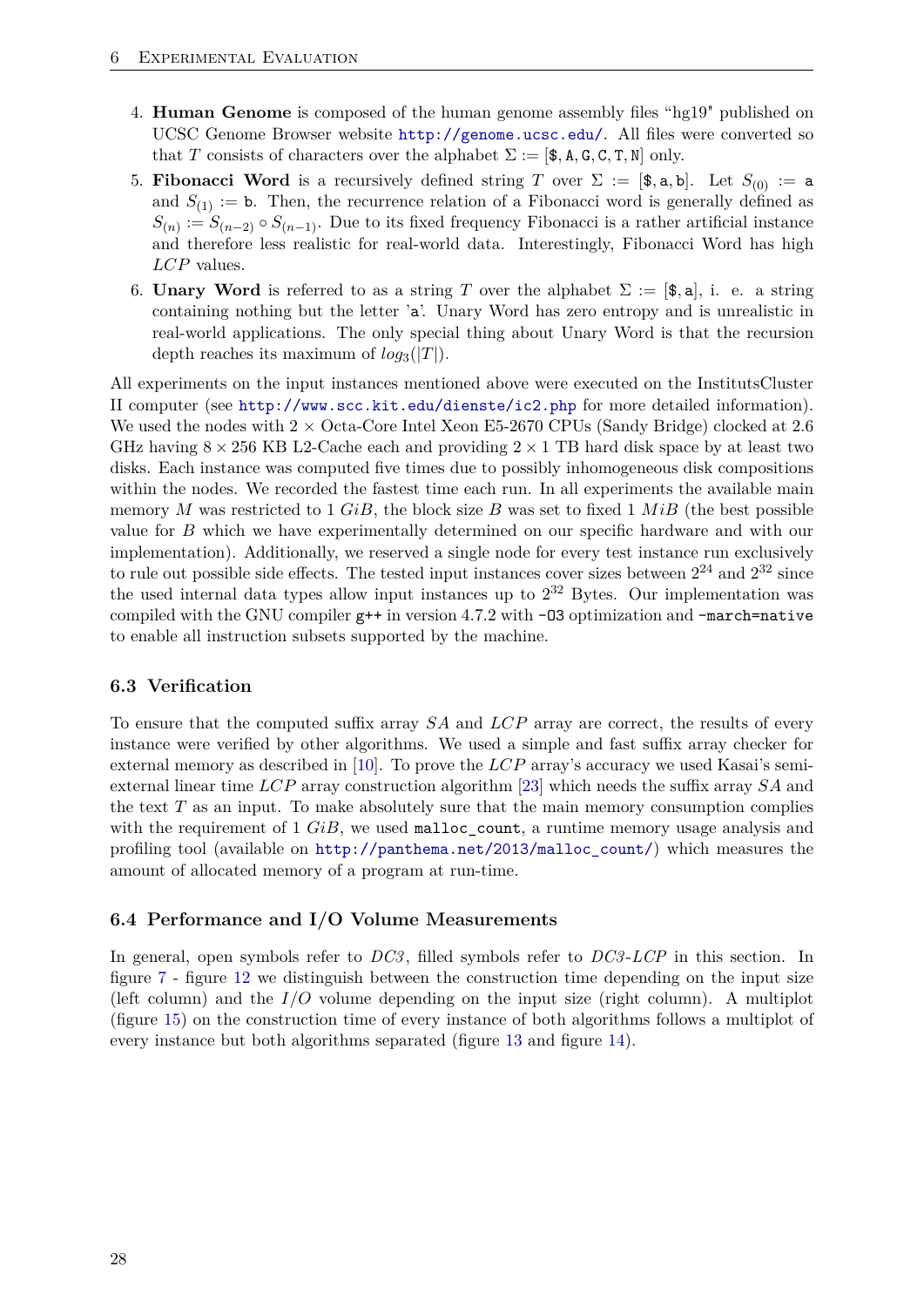

<span id="page-28-0"></span>

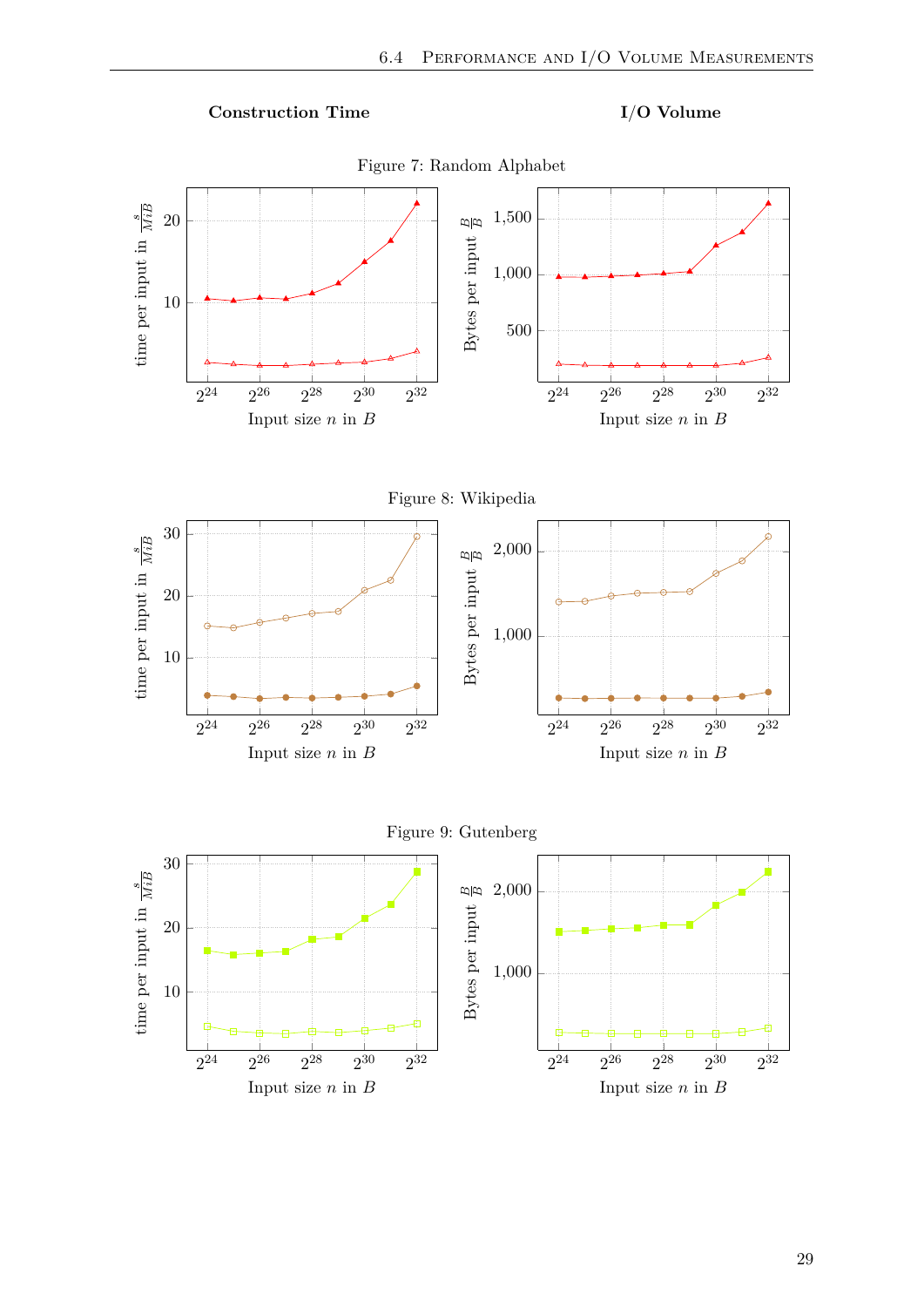









<span id="page-29-0"></span>

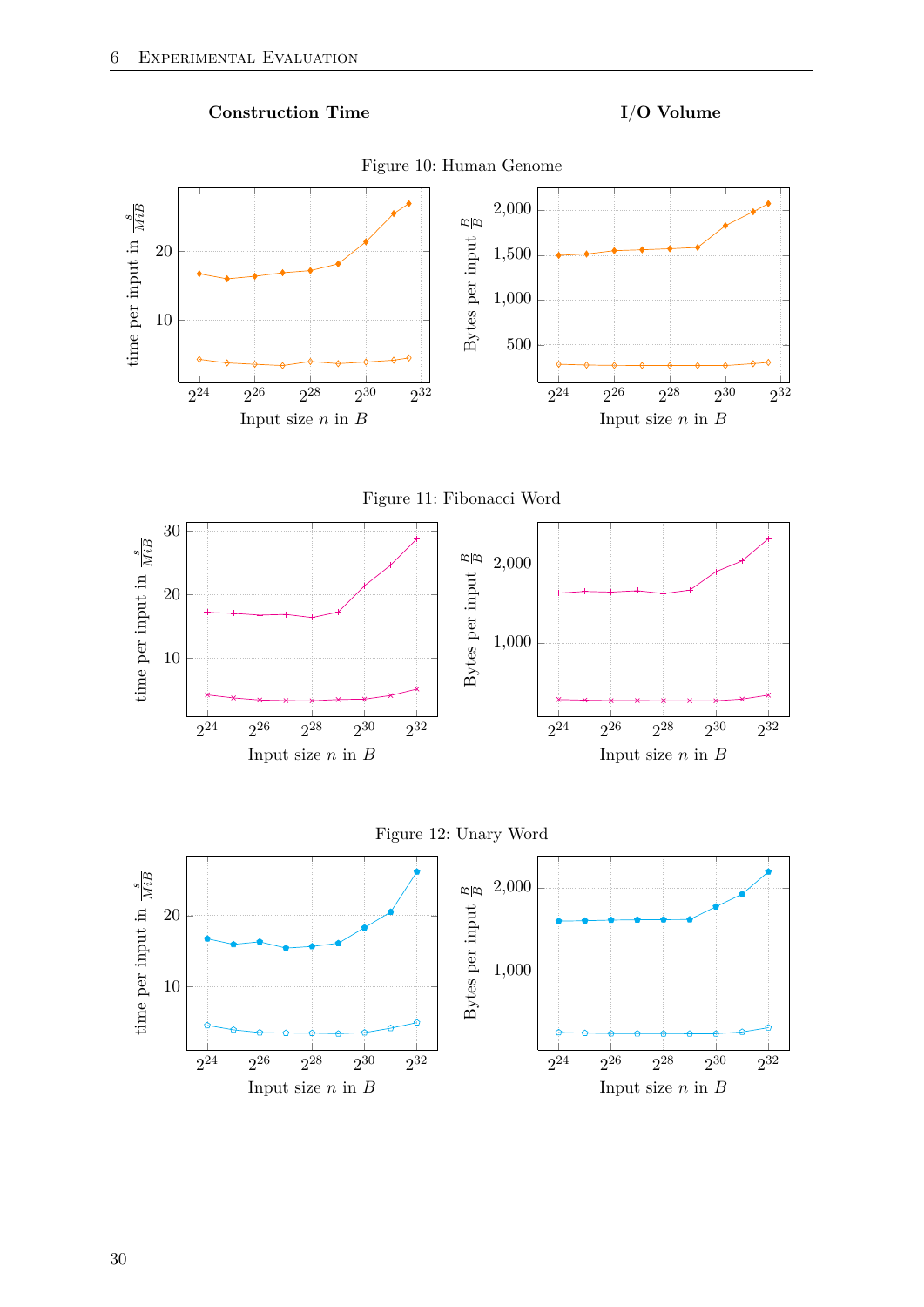<span id="page-30-0"></span>

Figure 13: Plot of computation time of *DC3* on the entire set of test instances.

Figure 14: Plot of computation time of *DC3*-*LCP* on the entire set of test instances.

<span id="page-30-1"></span>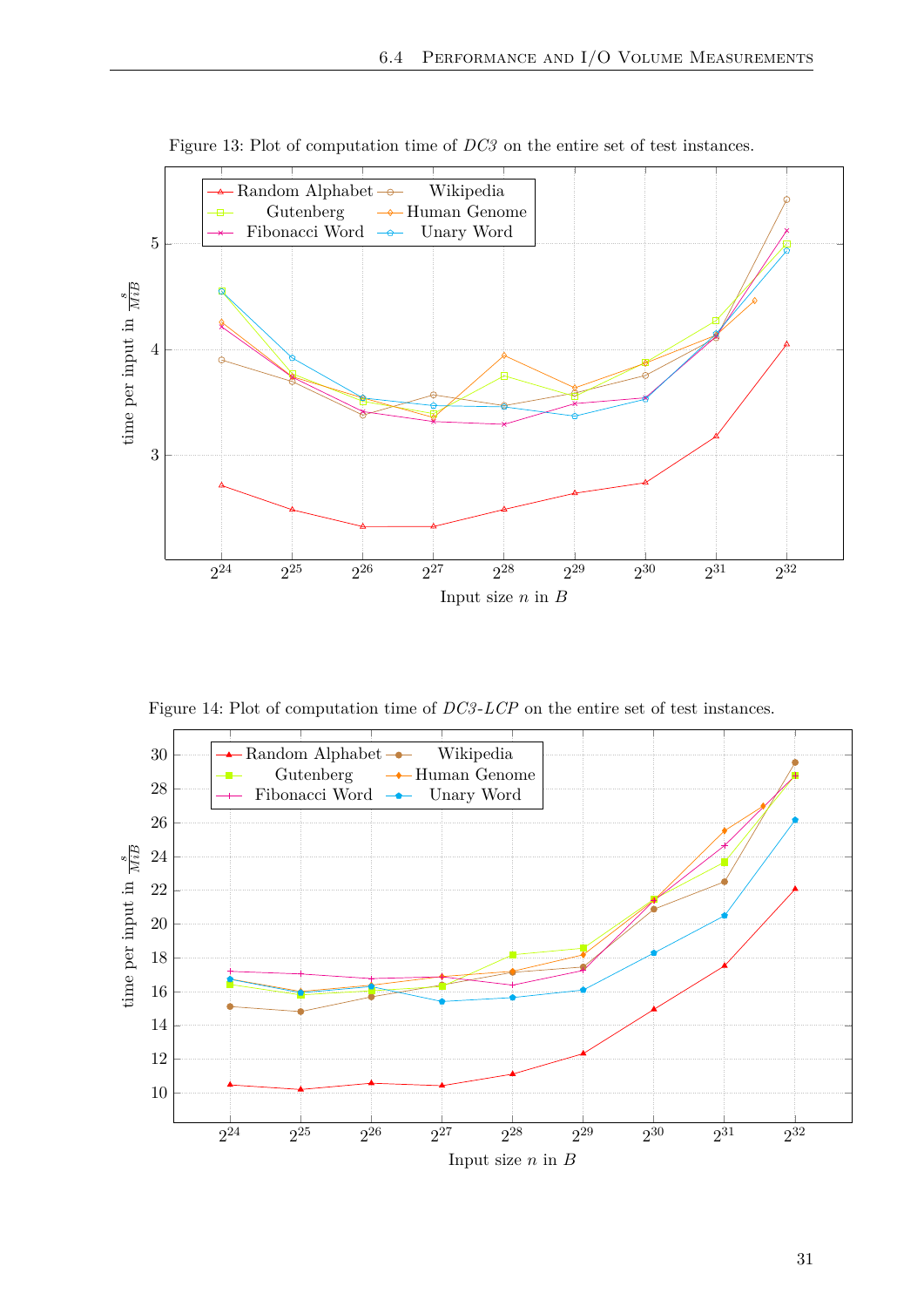<span id="page-31-0"></span>

Figure 15: Plot of computation time of *DC3* and *DC3* -*LCP* on the entire set of test instances.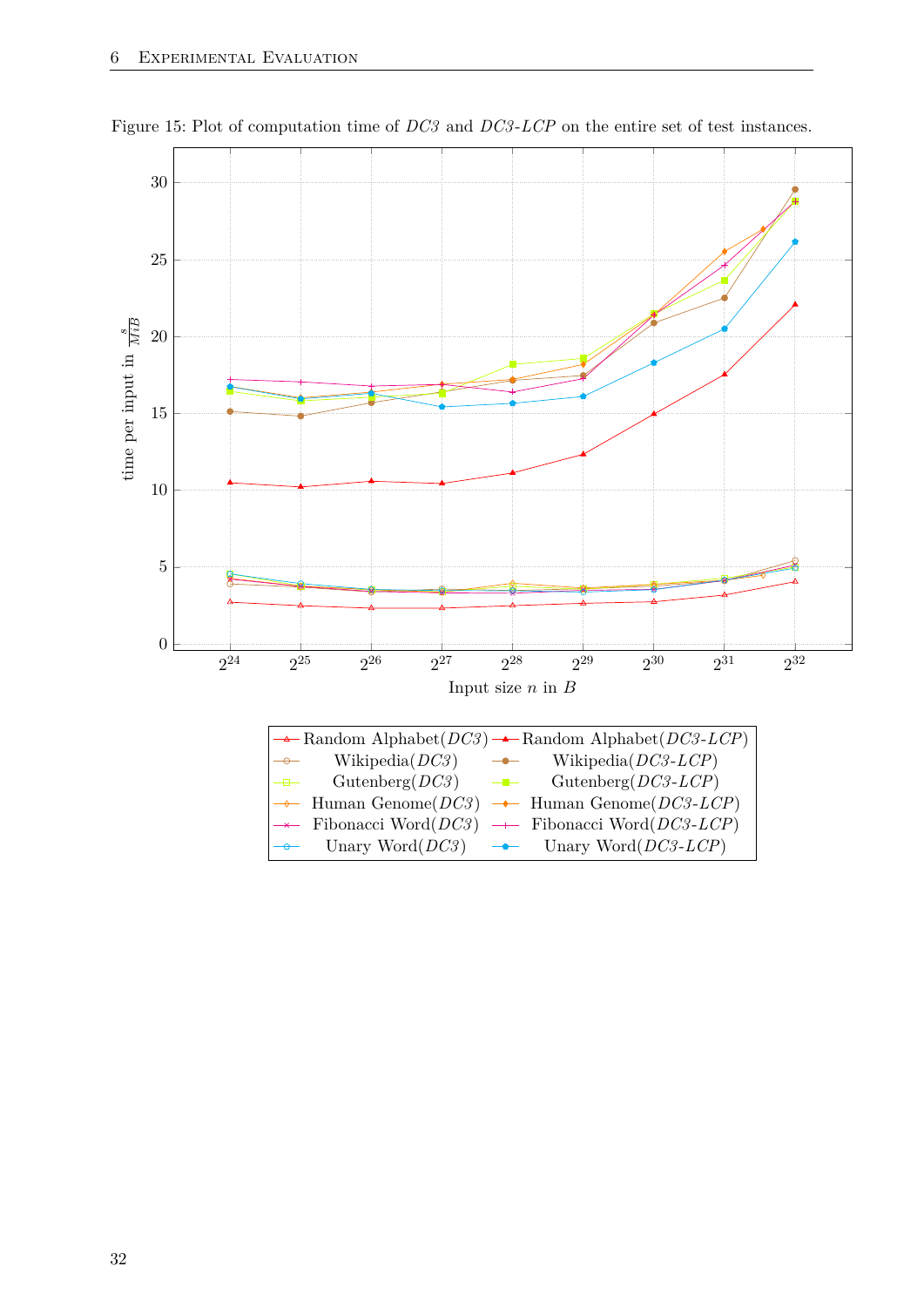# <span id="page-32-0"></span>**7 Discussion**

## <span id="page-32-1"></span>**7.1 Interpretation**

In general, for input lengths between  $2^{24} - 2^{29}$ , *DC3*-*LCP* has a construction time and *I/O* volume which is about three to four times higher than *DC3* (observed construction time  $\approx 3.5 \frac{s}{MiB}$  vs.  $\approx 11-18 \frac{s}{MiB}$ ). The considered input lengths between  $2^{30}$ - $2^{32}$  showed a construction time and *I/O* volume which is about four to seven times higher than *DC3* (observed construction time  $\approx 4-5\frac{s}{MiB}$  vs.  $\approx 15-30\frac{s}{MiB}$ ).

As expected, the Random Alphabet instance with a low recursion depth of 2 turned out to be the easiest instance for *DC3* and *DC3* -*LCP*. Unary Word with maximum recursion depth of 20 was asymptotically "easier" than every other input except for the Random Alphabet. For *DC3* and *DC3* -*LCP*, Wikipedia (recursion depth of 10), Gutenberg (recursion depth of 15), Human Genome (recursion depth of 15) and Fibonacci Word (recursion depth of 18) showed roughly equal asymptotical *I/O* volume. Surprisingly, Wikipedia needed the highest construction time over all tested input instances on *DC3* -*LCP* and *DC3* . Consequently, the recursion depth is not mainly responsible for a higher construction time.

One characteristic all the instances have in common is an asymptotically similar behaviour. While *DC3*-*LCP* scales linear for input sizes between  $2^{24} - 2^{29}$ , larger input sizes show a strong increase in the *I/O* volume and thus in their consumed construction time. We can compare the construction time and *I/O* volume of *DC3* and *DC3* -*LCP* for Wikipedia and Human Genome with the results presented in [\[5\]](#page-33-8). Practically they used the same instances partially as well as the same memory limitations and block size. Their results for *DC3* does not show any notable differences with the values we have measured. Surprisingly, their results for *DC3* -*LCP* indicate significant differences. Their *I/O* volume only amounts to about half of ours (Wikipedia with  $2^{32}$ :  $\approx 1100\frac{B}{B}$  vs.  $\approx 2150\frac{B}{B}$ , Human Genome nearly equal to Wikipedia). Therefore, the measured construction time is about 40% lower (Wikipedia with  $2^{32}$ :  $\approx 18 \frac{s}{MiB}$  vs.  $\approx 30 \frac{s}{MiB}$ , Human Genome nearly equal to Wikipedia). Their asypmptotical behaviour is indeed the same, however, the gradient of their curves is not as steep as ours. The technique with which they achieve this is beyond our knowledge.

### <span id="page-32-2"></span>**7.2 Future Work**

The *DC3* in EM has been parallelized [\[3\]](#page-33-19) (in contrast to *eSAIS* which probably cannot be parallelized). This approach could be applied on *DC3* -*LCP* as well to provide today's most promising approach for parallel and distributed construction of large text indexes. One can prove that the *I/O* volume is optimal regarding the difference cover modulo 7 (*DC7* ) [\[11,](#page-33-20) [27\]](#page-34-5). Reinforcing this fact by experiments seems promising. These issues still remain open.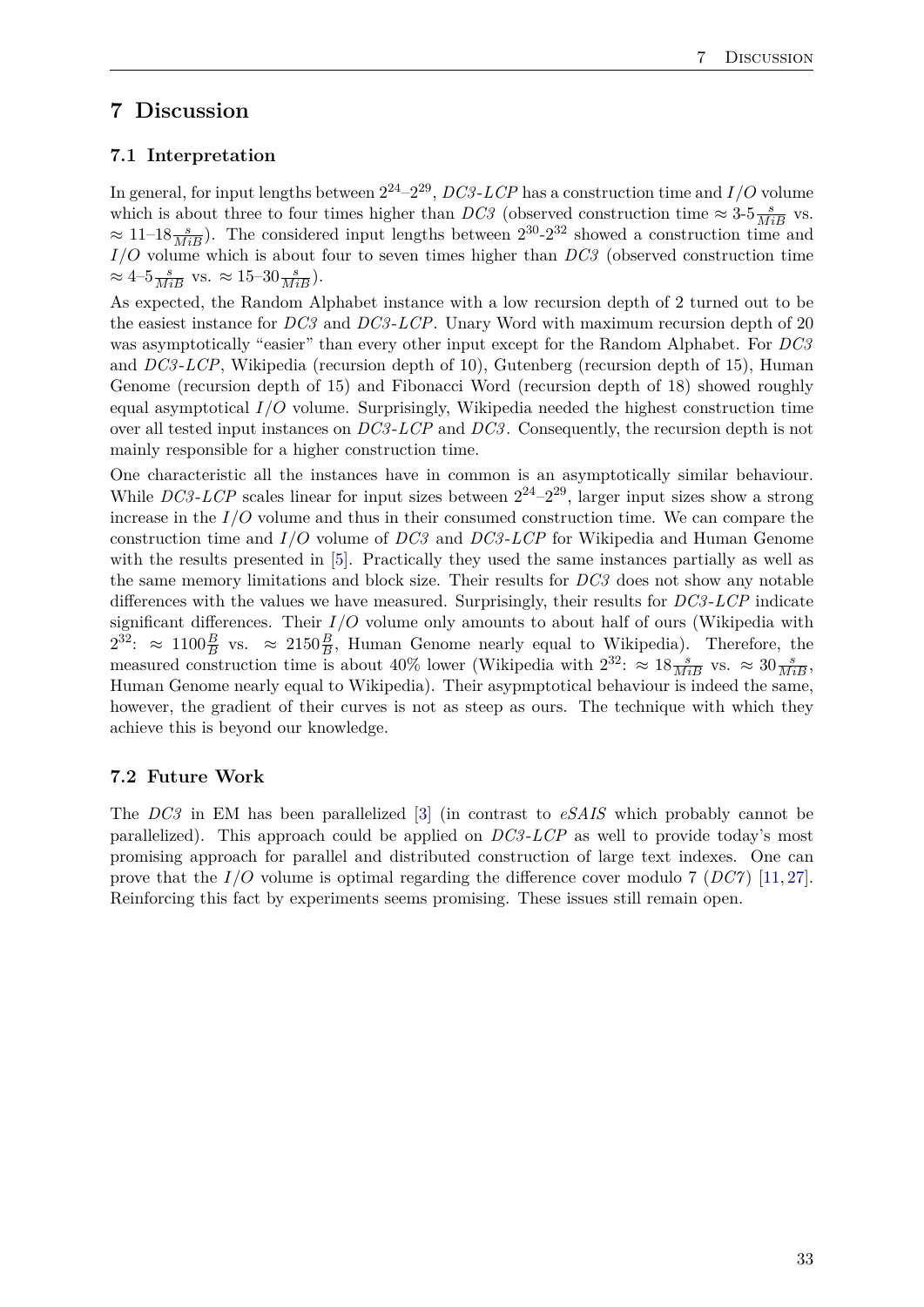# <span id="page-33-0"></span>**8 References**

- <span id="page-33-14"></span>[1] *SPAA 2003: Proceedings of the Fifteenth Annual ACM Symposium on Parallelism in Algorithms and Architectures, June 7-9, 2003, San Diego, California, USA (part of FCRC 2003)* (2003), ACM.
- <span id="page-33-5"></span>[2] Arge, L., Ferragina, P., Grossi, R., and Vitter, J. S. On sorting strings in external memory (extended abstract). In *STOC* (1997), F. T. Leighton and P. W. Shor, Eds., ACM, pp. 540–548.
- <span id="page-33-19"></span>[3] Beckmann, A., Dementiev, R., and Singler, J. Building a parallel pipelined external memory algorithm library. In *IPDPS* (2009), IEEE, pp. 1–10.
- <span id="page-33-16"></span>[4] Bender, M. A., and Farach-Colton, M. The LCA problem revisited. In *LATIN* (2000), G. H. Gonnet, D. Panario, and A. Viola, Eds., vol. 1776 of *Lecture Notes in Computer Science*, Springer, pp. 88–94.
- <span id="page-33-8"></span>[5] Bingmann, T., Fischer, J., and Osipov, V. Inducing suffix and LCP arrays in external memory, 2013.
- <span id="page-33-6"></span>[6] BURKHARDT, S., AND KÄRKKÄINEN, J. Fast lightweight suffix array construction and checking. In *CPM* (2003), R. A. Baeza-Yates, E. Chávez, and M. Crochemore, Eds., vol. 2676 of *Lecture Notes in Computer Science*, Springer, pp. 55–69.
- <span id="page-33-2"></span>[7] Burrows, M., Wheeler, D. J., Burrows, M., and Wheeler, D. J. A block-sorting lossless data compression algorithm. Tech. Rep. 124, Digital System Research Center, Palo Alto, May 1994.
- <span id="page-33-4"></span>[8] Crauser, A., and Ferragina, P. A theoretical and experimental study on the construction of suffix arrays in external memory. *Algorithmica 32*, 1 (2002), 1–35.
- <span id="page-33-12"></span>[9] Dementiev, R. *Algorithm engineering for large data sets*. PhD thesis, 2006.
- <span id="page-33-18"></span>[10] Dementiev, R., Kärkkäinen, J., Mehnert, J., and Sanders, P. Better external memory suffix array construction. In *ALENEX/ANALCO* (2005), C. Demetrescu, R. Sedgewick, and R. Tamassia, Eds., SIAM, pp. 86–97.
- <span id="page-33-20"></span>[11] Dementiev, R., Kärkkäinen, J., Mehnert, J., and Sanders, P. Better external memory suffix array construction. *ACM Journal of Experimental Algorithmics 12* (2008).
- <span id="page-33-13"></span>[12] Dementiev, R., Kettner, L., and Sanders, P. : Standard template library for XXL data sets. In *ESA* (2005), G. S. Brodal and S. Leonardi, Eds., vol. 3669 of *Lecture Notes in Computer Science*, Springer, pp. 640–651.
- <span id="page-33-7"></span>[13] Döring, A., Weese, D., Rausch, T., and Reinert, K. Seqan an efficient, generic C++ library for sequence analysis. *BMC Bioinformatics 9* (2008).
- <span id="page-33-15"></span>[14] Fischer, J. Optimal succinctness for range minimum queries. *CoRR abs/0812.2775* (2008).
- <span id="page-33-9"></span>[15] Fischer, J. Inducing the LCP-array. In *WADS* (2011), F. Dehne, J. Iacono, and J.-R. Sack, Eds., vol. 6844 of *Lecture Notes in Computer Science*, Springer, pp. 374–385.
- <span id="page-33-10"></span>[16] Fischer, J., and Heun, V. Theoretical and practical improvements on the RMQ-problem, with applications to LCA and LCE. In *CPM* (2006), M. Lewenstein and G. Valiente, Eds., vol. 4009 of *Lecture Notes in Computer Science*, Springer, pp. 36–48.
- <span id="page-33-11"></span>[17] FISCHER, J., AND HEUN, V. Space-efficient preprocessing schemes for range minimum queries on static arrays. *SIAM Journal on Computing 40*, 2 (2011), 465–492.
- <span id="page-33-17"></span>[18] Gog, S., and Ohlebusch, E. Fast and lightweight LCP-array construction algorithms. In *ALENEX* (2011), M. Müller-Hannemann and R. F. F. Werneck, Eds., SIAM, pp. 25–34.
- <span id="page-33-1"></span>[19] Gonnet, G. H., Baeza-Yates, R. A., and Snider, T. New indices for text: Pat trees and Pat arrays. In *Information Retrieval: Data Structures & Algorithms*. 1992, pp. 66–82.
- <span id="page-33-3"></span>[20] Guigó, R., and Gusfield, D., Eds. *Algorithms in Bioinformatics, Second International Workshop, WABI 2002, Rome, Italy, September 17-21, 2002, Proceedings* (2002), vol. 2452 of *Lecture Notes in Computer Science*, Springer.